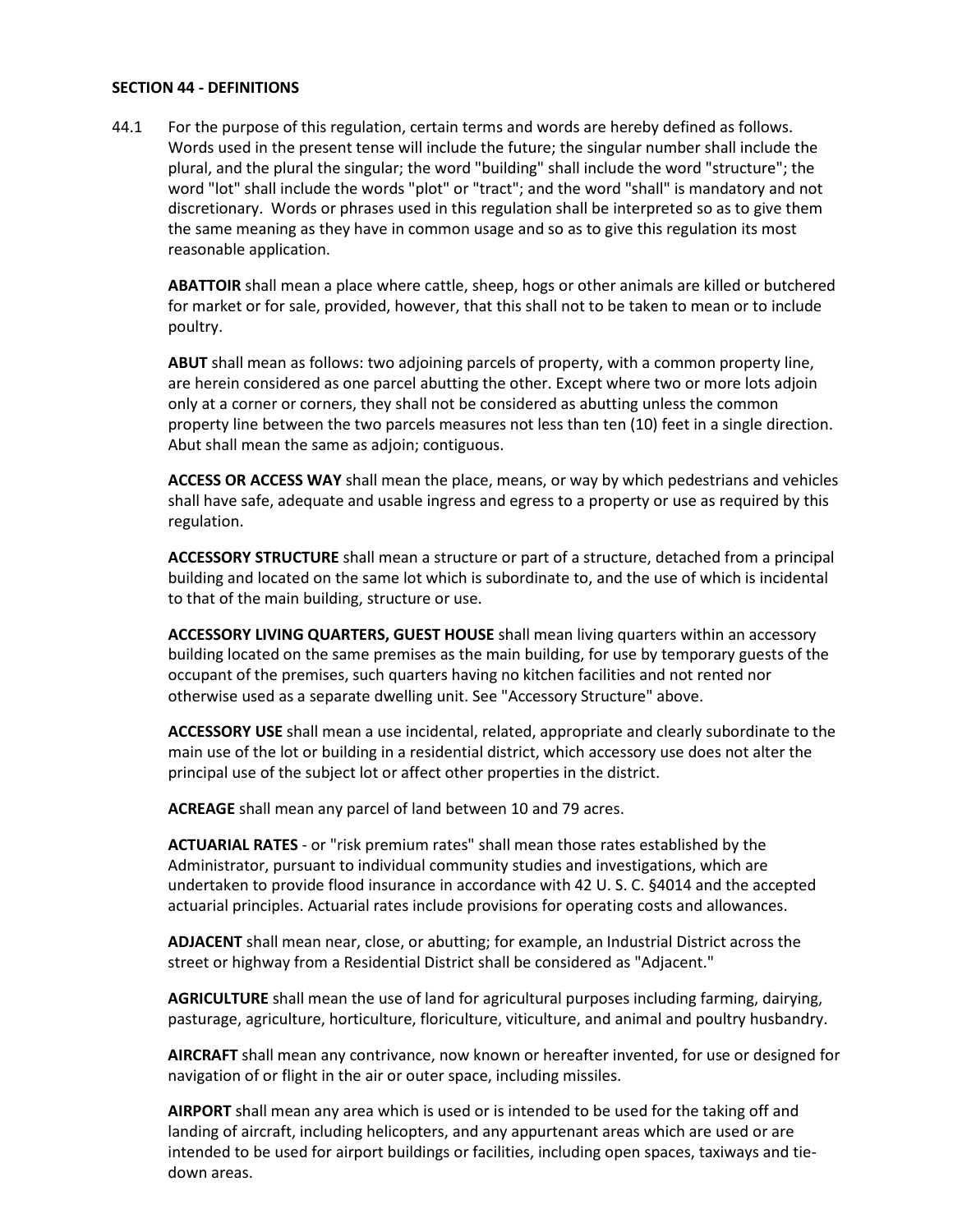**ALCOHOL SALES, RETAIL** shall mean establishments or places of business engaged in retail sale for off-premise consumption of alcoholic beverages. Typical uses include liquor stores, bottle shops, or any licensed sales of liquor, beer or wine for off-site consumption.

**ALLEY** shall mean a minor public service street or public thoroughfare 20 feet or less in width, through a block of lots primarily for vehicular service access to the rear or sides of properties otherwise abutting on another street. Buildings facing an alley shall not be construed as satisfying the requirements of these regulations related to frontage on a dedicated street.

**ANIMAL DAYCARE** shall mean a facility for the caring of animals on a daily or weekly basis providing training, exercise, and socialization.

**ANIMAL HOSPITAL** shall mean a place where animals or pets are given medical or surgical treatment and are cared for during the time of such treatment. Use as a kennel shall be limited to short-time boarding and shall be only incidental to such hospital use.

| 2 feeder or calves under 500 lbs | $= 1 AU$ |
|----------------------------------|----------|
| 1 feeder or slaughter steer      | $= 1 AU$ |
| 3 swine over 50 pounds           | $= 1 AU$ |
| 10 swine under 50 pounds         | $= 1 AU$ |
| 1 dairy cow                      | $= 1 AU$ |
| 10 sheep or goat                 | $= 1 AU$ |
| 100 layer or broiler             | $= 1$ AU |
| 50 turkeys                       | $= 1 AU$ |
| 1 horse                          | $= 1 AU$ |
| 1 non-traditional farm animal    | $= 1 AU$ |
| 2 miniature animals              | $= 1$ AU |

**ANIMAL UNIT -** shall mean the number of animal equivalent to one (1) unit.

Any amount of animal units 300 or less shall constitute a farm operation. Any amount over 300 shall be considered a commercial operation.

**ANIMAL UNIT DENSITY LIMITATION** - those portions of an Acreage devoted to livestock production shall be limited to 1 Animal Unit per acre without a special use permit. This definition shall apply to Agricultural Farming (AG) and Agricultural Development (AGD) zoning districts.

**ARCHITECTURAL CONCRETE PANELS** shall mean precast panels with etched or exposed aggregates, scored or inlaid patterns with definition; inlaid thin brick, inlaid architectural concrete block and stone texture and accents. Standard tooled or water/air blasted concrete finish does not meet this definition.

**ARCHITECTURAL CONCRETE UNITS** shall mean concrete masonry units of standard mix design and density with a modified face exposure of a scored patter, flute, or rock texture. Integral color, marbled color, solid high glaze color patterns and ground faces (exposing aggregate), are part of this definition.

**ASSESSOR** shall mean the County Assessor of Sarpy County, Nebraska.

**AREA OF SHALLOW FLOODING** means a designated AO or AH zone on a community's Flood Insurance Rate Map (FIRM) with a one percent or greater annual chance of flooding to an average depth of one to three feet where a clearly defined channel is unpredictable and where velocity flow may be evident. Such flooding is characterized by ponding or sheet flow.

**AUTOMOTIVE/MOTORCYCLE SALES, RENTAL AND SERVICE** shall mean establishments or places of business primarily engaged in sale and/or service of automobiles, motorcycles, trucks, or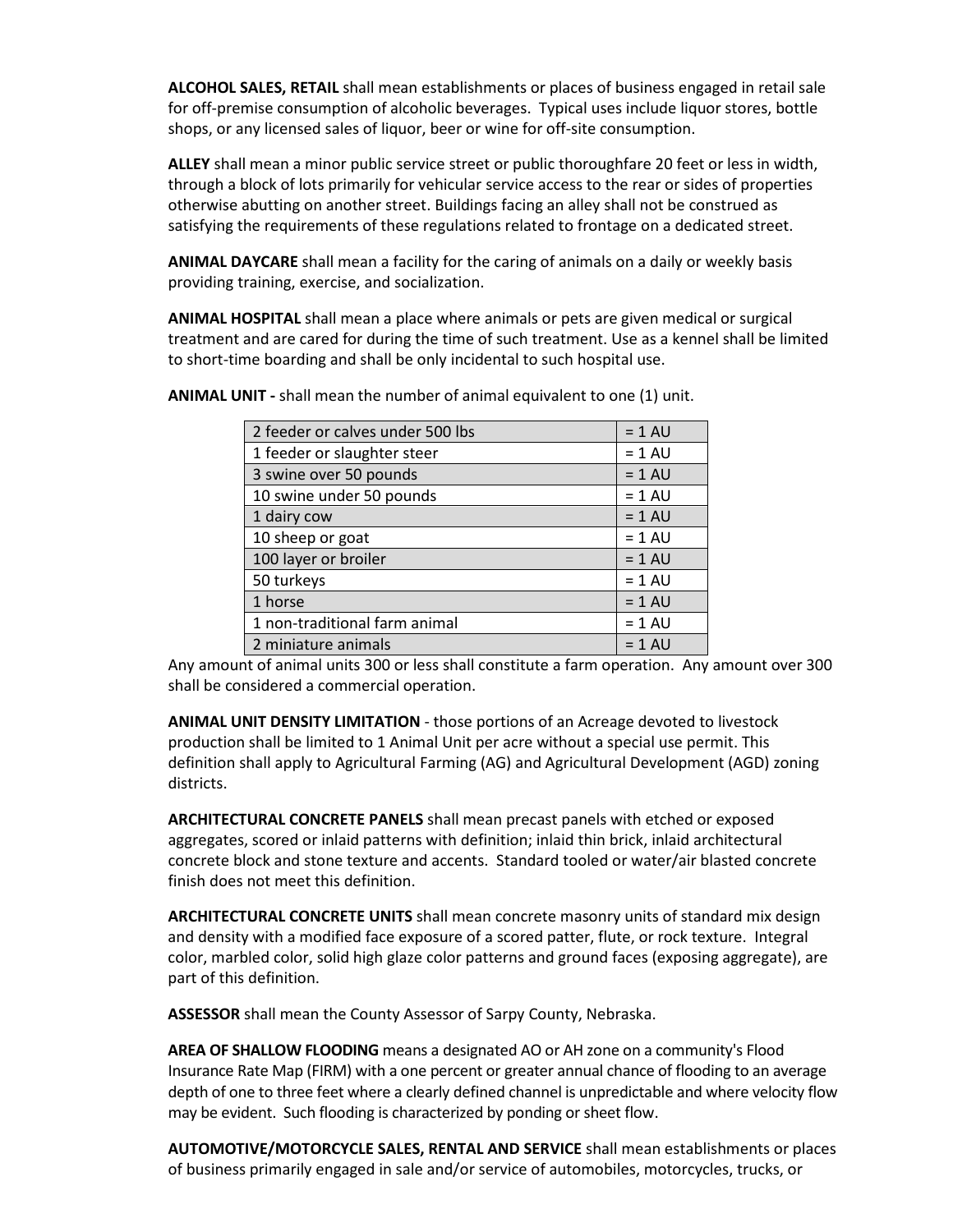heavy equipment. The following are considered automotive and equipment use types:

- 1. Automobile Auction Lots: Sale of motor vehicles through a process of periodic auctions or bid procedures. Automobile auction lots usually include large on-site storage areas of motor vehicles and lack showrooms, auto repair facilities and other structures and facilities that are typical of new car dealerships.
- 2. Automotive Rental and Sales: Sale or rental of automobiles, noncommercial trucks, motorcycles, motor homes, recreational vehicles or boats, including incidental storage, maintenance, and servicing. Typical uses include new and used car dealerships; motorcycle dealerships; and boat, trailer, and recreational vehicle dealerships.
- 3. Auto Services: Provision of fuel, lubricants, parts and accessories, and incidental services to motor vehicles; and washing and cleaning and/or repair of automobiles, noncommercial trucks, motorcycles, motor homes, recreational vehicles, or boats, including the sale, installation, and servicing of equipment and parts. Typical uses include service stations, car washes, muffler shops, auto repair garages, tire sales and installation, wheel and brake shops, and similar repair and service activities but exclude dismantling, salvage, or body and fender repair services.
- 4. Body Repair: Repair, painting, or refinishing of the body, fender, or frame of automobiles, trucks, motorcycles, motor homes, recreational vehicles, boats, tractors, construction equipment, agricultural implements, and similar vehicles or equipment. Typical uses include body and fender shops, painting shops, and other similar repair or refinishing garages.
- 5. Equipment Rental and Sales: Sale or rental of trucks, tractors, construction equipment, agricultural implements, mobile homes, and similar heavy equipment, including incidental storage, maintenance, and servicing. Typical uses include truck dealerships, construction equipment dealerships, and mobile home sales establishments.
- 6. Equipment Repair Services: Repair of trucks, tractors, construction equipment, agricultural implements, and similar heavy equipment. Typical uses include truck repair garages, tractor and farm implement repair services, and machine shops, but exclude dismantling, salvage, or body and fender repair services.

**AUTOMOBILE TRAILER** see "Trailer, Automobile."

**AUTOMOBILE WRECKING YARD** shall mean any lot, or the use of any portion of a lot, for the dismantling or wrecking of automobiles, tractors, farm machinery, or other motor vehicles, or for the storage or keeping for sale of parts and equipment resulting from such dismantling or wrecking.

**BASE FLOOD** shall mean the flood having one percent chance of being equaled or exceeded in any given year.

**BASE FLOOD ELEVATION** shall mean the elevation of the base flood having one percent chance of being equaled or exceeded in any given year.

**BASEMENT** shall mean any area of the building having its floor sub-grade (below ground) on all sides.

**BEST AVAILABLE DATA** shall mean any hydrologic and hydraulic studies which result in a base flood elevation that is higher than that shown on the Effective FIRM or Effective FIS. Such study must be in use by the applicable government agencies.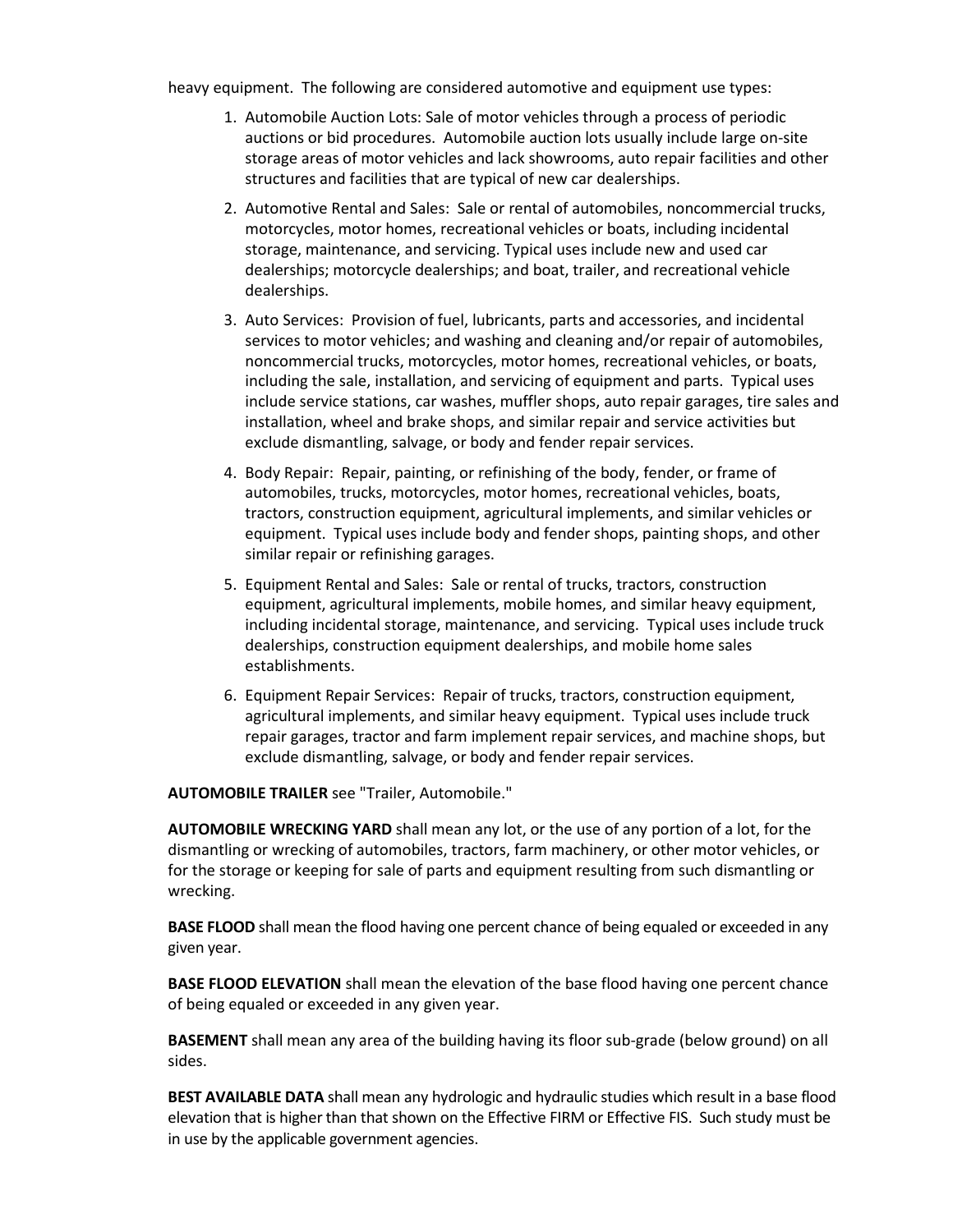**BILLBOARD SIGN** A sign which directs attention to a business, activity, commodity, service entertainment or communication which is not conducted, sold, or offered at the premises on which the sign is located, or which does not pertain to the premises upon which the sign is located.

**BLOCK** shall mean a parcel of land platted into lots and bounded by public streets or by waterways, rights-of-way, unplatted land, City-County boundaries, or adjoining property lines.

**BLOCK FRONTAGE** shall mean all property fronting on one (1) side of a street between a street and right-of-way, waterway, or between intersecting or intercepting streets, the end of a deadend street, or city or County boundary measured along a street line. An intercepting street shall determine only the boundary of the frontage on the side of the street that it intercepts.

**BOARD** shall mean the County Board of Commissioners of Sarpy County, Nebraska.

**BOARD OF ADJUSTMENT** shall mean the Board of Adjustment of Sarpy County, Nebraska.

**BOARDING, LODGING OR ROOMING HOUSE** shall mean a building containing a single dwelling unit and provisions for not more than five (5) guests, where lodging is provided with or without meals for compensation.

**BREEZEWAY** shall mean a roofed passageway, open on at least two (2) sides, where the roof is structurally integrated with the structure of the main building.

**BUFFER ZONE** shall mean open spaces, landscaped areas, fences, walls, berm, or any combination thereof used to physically separate or screen one use or property from another so as to visually shield or block noise, lights, or other nuisances.

**BUILDING** shall mean any structure built and maintained for the support, shelter or enclosure of persons, animals, chattels, or property of any kind, but shall not include temporary buildings as defined in "Structure, Temporary." Trailers, with or without wheels, shall not be considered as buildings.

**BUILDING, AREA OF** shall mean the sum in square feet of the ground areas occupied by all buildings and structures on a lot.

**BUILDING, HEIGHT OF** shall mean the vertical distance from the established grade to the highest point of the coping of a flat roof, to the decline of a mansard roof or to the average height between eaves and the ridge for gable, hip, shed or gambrel roofs. For other cases, height shall be measured as the vertical distance from the established grade to the highest point of a structure as herein defined. Where a building or structure is located on a slope, height shall be measured from the average grade level adjacent to the building or structure.

**BUILDING, MAIN** shall mean a building within which is conducted the principal use permitted on the lot, as provided by these regulations.

**BUILDING SETBACK LINE** shall mean the minimum distance as prescribed by these regulations between any property line and the closest point of the building line or face of any building or structure related thereto.

**BUILDING SITE** shall mean the ground area of a building together with all of the open space required by these regulations.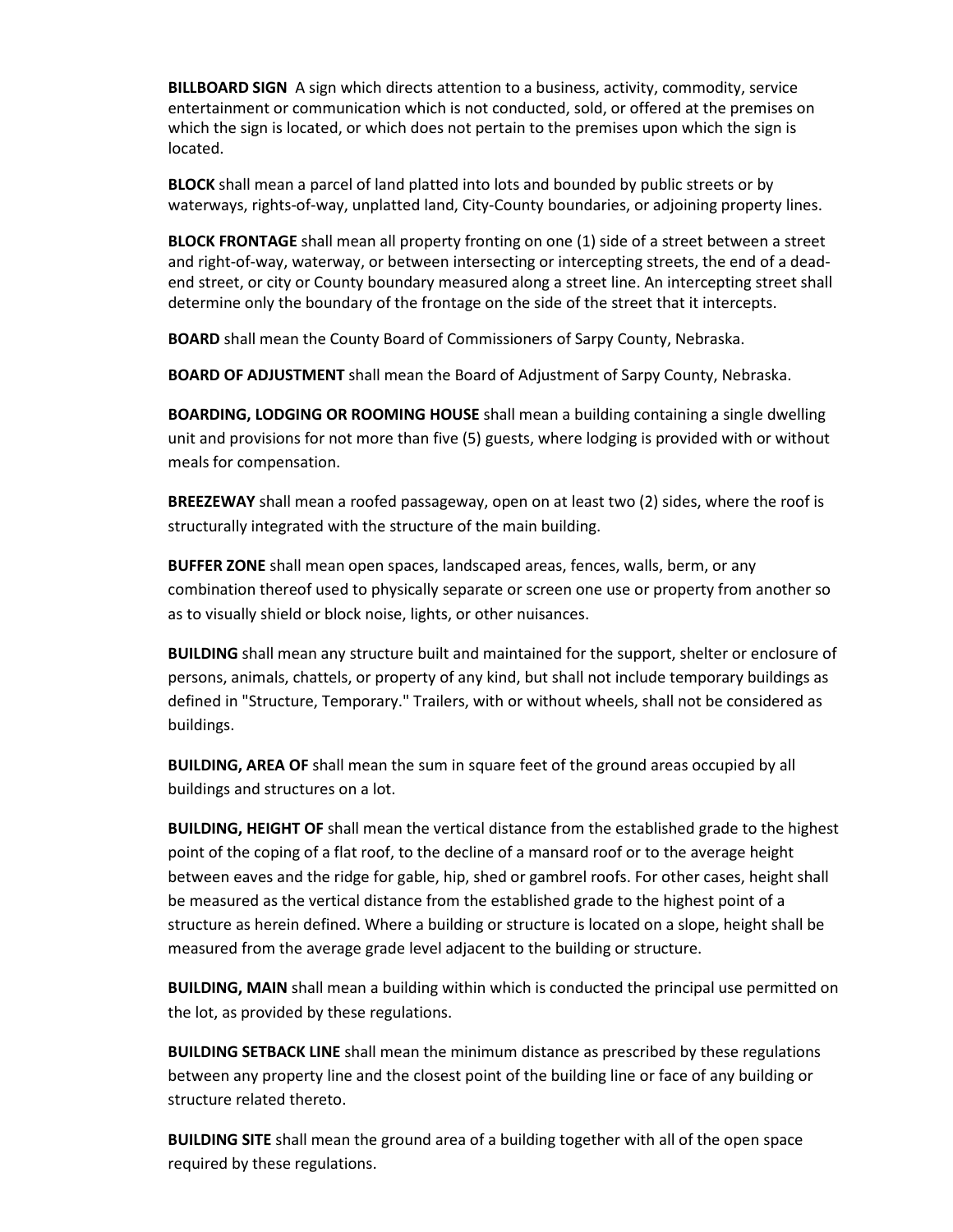**BUSINESS SERVICES** shall mean those offices that provide services to businesses and the general public including but not limited to attorneys' offices, architects and engineers offices, insurance offices, corporate offices, general offices, but not including medical and dental offices.

**CAMP, PUBLIC** shall mean any area or tract of land used or designed to accommodate two (2) or more camping parties including tents or other camping outfits but not including trailer parks. Such camp may be publicly or privately owned and operated.

**CARPORT** shall mean a permanent roofed structure with not more than two (2) enclosed sides used or intended to be used for automobile shelter and storage.

**CEMETERY** shall mean land used or intended to be used for the burial of the dead and dedicated for such purposes, including columbariums, cinerariums, crematoriums and mausoleums.

**CHANNEL** shall mean a natural or artificial watercourse of perceptible extent, with a definite bed and banks to confine and conduct flowing water continuously or periodically. Channel flow thus is that water which is flowing within the limits of a defined channel.

**CHILD CARE FACILITY** shall mean Day-care services for children that follow a facility classification system established by the State of Nebraska:

- (A) Family Child Care Home I. A Program in the home of a provider, maximum capacity is eight children of mixed ages and two additional school age children during nonschool hours for a maximum occupancy of 10 children.
- (B) Family Child Care II. A program in the home of a provider, maximum capacity is twelve children with two providers.
- (C) Child Care Center. A program in the home of the provider or in a dedicated facility, licensed for at least 13 children.
- (D) Preschool. A program providing educational services where children do not nap and are not fed a meal. Preschools can be located in the residence of the licensee or in a dedicated facility. The State of Nebraska licenses preschools into two categories based on capacity:
	- 1. Less than 30
	- 2. More than 30

May also be known as Day Nursery, Nursery School, or Child Care Nursery.

**CHURCH** – See Religious Facility.

**CLINIC** shall mean a place for group medical services not involving overnight housing of patients.

**CLUB** shall mean an association of persons (whether or not incorporated), religious or otherwise, for a common purpose, but not including groups which are organized primarily to render a service carried on as a business for profit.

**COLLEGE AND UNIVERSITY** shall mean an educational institution offering advanced instruction in any academic field beyond the secondary level, including trade schools or business colleges.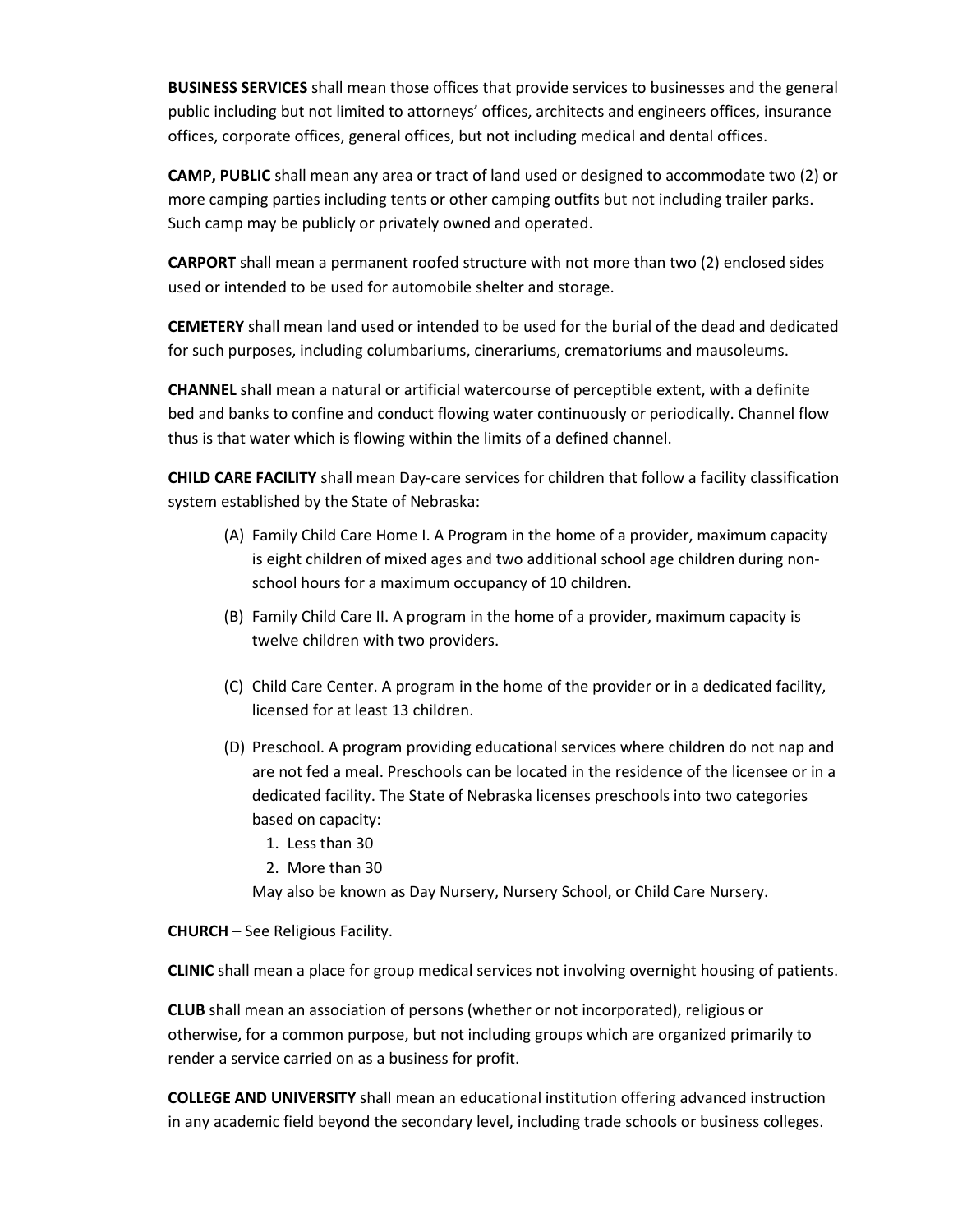**COMMERCE** shall mean the purchase, sale or other transaction involving the handling or disposition (other than that included in the term "industry" as defined herein) of any article, substance or commodity for profit or a livelihood, but not including dumps and junk yards.

**COMMERCIAL COMPOSTING** shall mean the controlled, biological decomposition of selected solid organic waste materials under aerobic conditions resulting in an innocuous final product.

**COMMERCIAL DISTRICT** shall mean designated areas for business and service establishments.

**COMMERCIAL OFFICE** shall mean any administrative or clerical office maintained as a business and any office established by a public service over which these regulations has jurisdiction.

**COMMERCIAL SPORTS AND RECREATION FACILITIES (CONTROLLED IMPACT)** shall mean a private business or other organization that may or may not be commercial by structure or by nature, primarily engaged in the provision or sponsorship of sports, entertainment, or recreation for participants or spectators. Controlled Impact Commercial Sports and Recreation uses typically take place entirely within enclosed buildings or, when outdoors, have limited effects related to lighting, hours of operation, or noise. Typical uses include indoor skating facilities, indoor gymnasiums, and other indoor sports and training facilities.

**COMMERCIAL SPORTS AND RECREATION FACILITIES (HIGH IMPACT)** shall mean a private business or other organization that may or may not be commercial by structure or by nature, primarily engaged in the provision or sponsorship of sports, entertainment, or recreation for participants or spectators. High Impact Commercial Recreation uses are typically located outdoors and have operating effects caused by lighting, noise, traffic, or hours of operation that create substantial environmental impacts. Typical uses include lighted driving ranges, go-kart tracks, race tracks, and other outdoor sports and training complexes.

**COMMON AREA OR PROPERTY** shall mean a parcel or parcels of land, together with the improvements thereon, the use and enjoyment of which are shared by the owners of the individual building sites in a Planned Development, or condominium development.

**COMMUNICATION EQUIPMENT BUILDINGS** shall mean buildings housing electrical and mechanical equipment necessary for the conduct of a public communications business with or without necessary personnel.

**COMPREHENSIVE PLAN** shall mean the Sarpy County Comprehensive Plan, as adopted by the Planning Commission and the Board of County Commissioners in accordance with the laws of the State of Nebraska.

**CONDOMINIUM** shall mean the definition in the Nebraska Revised §76-801-76-823 (Reissue 1990 and Supp. 1994) (The Condominium Law), whereby four or more apartments are separately offered for sale.

**CONSTRUCTION AND DEMOLITION WASTE** shall mean waste building materials concrete, asphalt, wood, metals and rubble which result from the construction or demolition of structures. Such waste shall also include trees.

**CONTRACTORS/TRADE OFFICES AND YARDS** shall mean establishments or places of business primarily engaged in the provision of services that are not retail or primarily dedicated to walk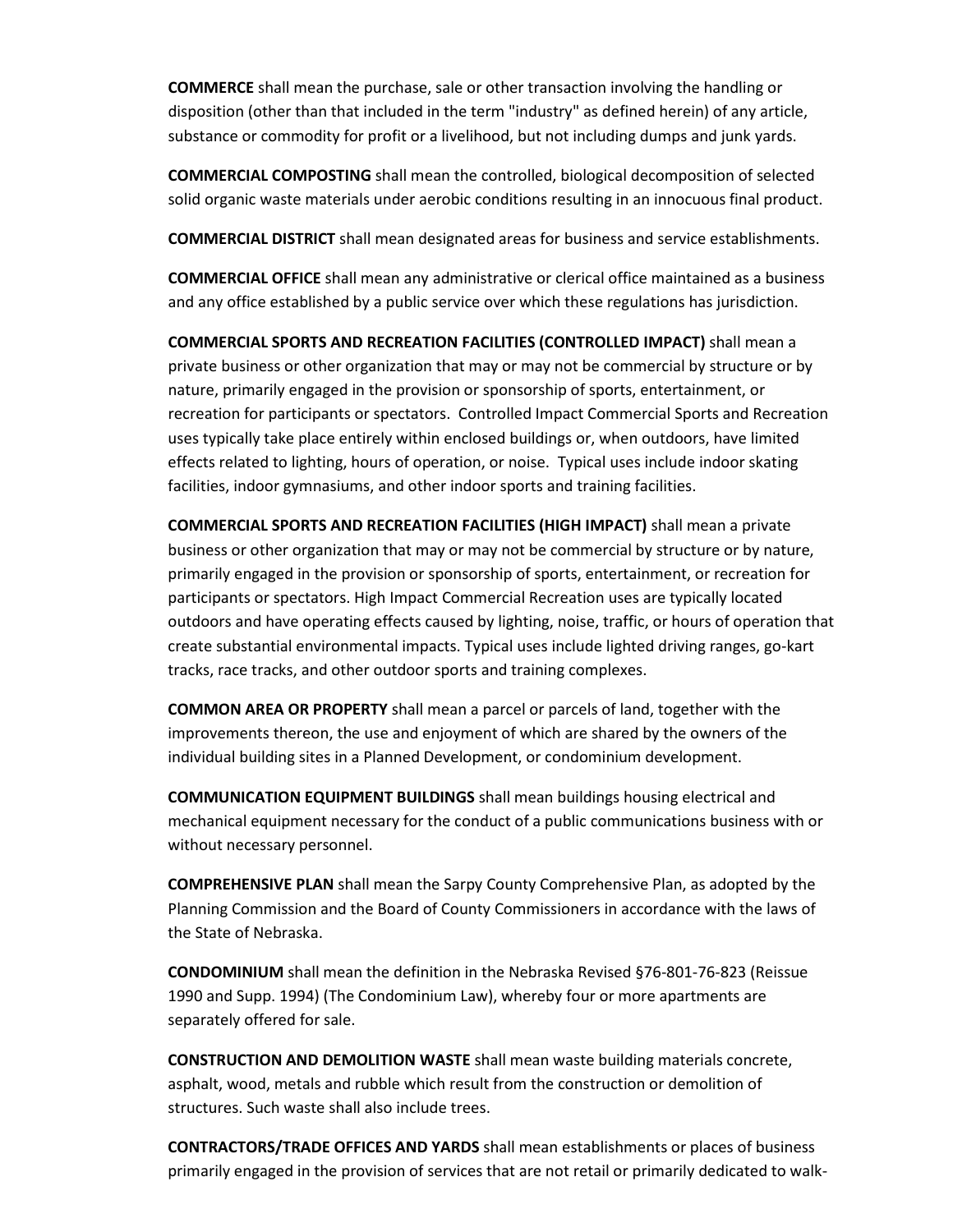in clientele. These services often involve services to construction or building trades and may involve a small amount of screened, outdoor storage in appropriate zoning districts. Typical uses include shops or operating bases for plumbers, electricians, or HVAC (heating, ventilating, and air conditioning) contractors.

**COUNTY** shall mean Sarpy County, Nebraska.

**COUNTY ATTORNEY'S OFFICE** shall mean the County Attorney's Office of Sarpy County, Nebraska.

**COUNTY CLERK** shall mean the County Clerk of Sarpy County, Nebraska.

**COURT** shall mean an open, unoccupied space, other than a yard, on the same lot with a building and bounded on two (2) or more sides by such buildings.

**COURT, APARTMENT** shall mean a group of dwellings arranged for two (2) or more sides of a court on a lot which opens into a dedicated street.

**COURT, ENCLOSED** shall mean a court surrounded on all sides by exterior walls of a building and lot lines on which fences, hedges or walls are permitted.

**COURT, INNER** shall mean a court enclosed on all sides by the exterior walls of a building or buildings.

**COURT, OUTER** shall mean a court enclosed on all but one (1) side by exterior walls of a building or buildings or lot lines on which fences, hedges, or walls are permitted.

**DAIRY FARM** shall mean any place or premises upon which milk is produced for sale or other distribution and where more than two (2) cows or six (6) goats are in location.

**DATA CENTER** shall mean a centralized repository for the storage, management, processing, conversion, and dissemination of data and information which may also house equipment that supports communications network infrastructure without actually being part of the physical network. A data center may house equipment that includes, but is not limited to, computers, servers, data storage devices, and related equipment. A data center may include, but shall not be limited to, accessory uses that include offices for data center staff and accessory structures that include water storage tanks, cooling towers, network systems, fuel storage tanks, guardhouses and security offices, storage, chillers, electrical transformers, and engine generators. Typical uses include data processing centers and server farms.

**DAY** shall mean calendar day.

**DEVELOPMENT** shall mean any man-made change to improved or unimproved real estate, including but not limited to buildings or other structures, mining, dredging, filling, grading, paving, excavation or drilling operations or storage of equipment or materials.

**DIRECTOR OF PLANNING** shall mean the Director of Planning of Sarpy County, Nebraska or his/her designated representative.

**DISTRICT** shall mean an area, region, or zone with specific permitted and special uses.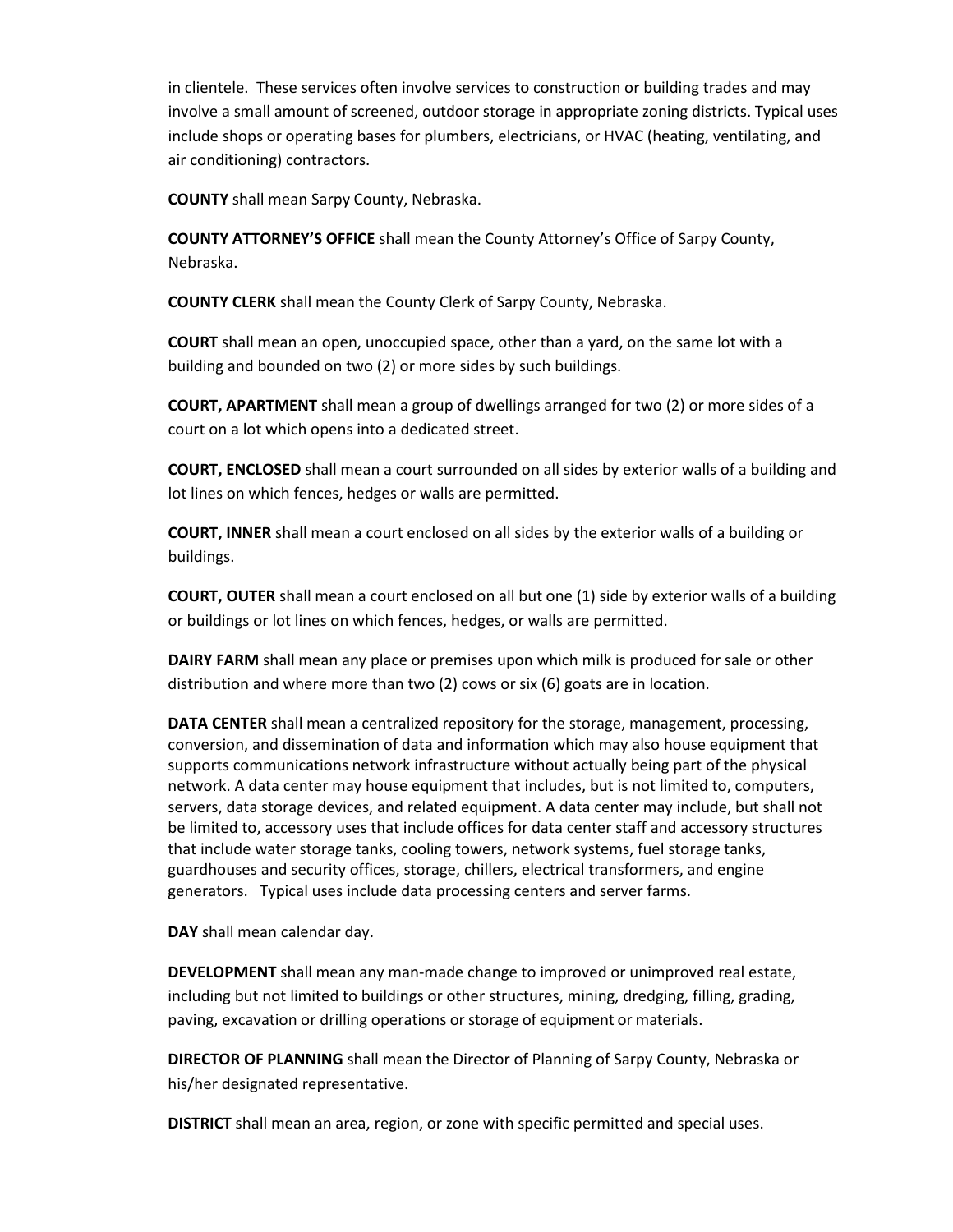**DORMITORY** shall mean a building intended or used principally for sleeping accommodations, where such building is related to an educational or public institution, including religious institutions and fraternities and sororities.

**DRAIN WAY** shall mean any depression two feet or more below the surrounding land serving to give direction to a current of water less than nine months of the year, having a bed and welldefined banks; watercourse or drain way, it shall be presumed to be a watercourse.

**DRINKING ESTABLISHMENT** shall mean a use engaged in the preparation and retail sale of alcoholic beverages for consumption on the premises, including taverns, bars, cocktail lounges, and similar uses other than a restaurant as that term is defined in this section.

**DRIVE-IN MOVIE** shall mean any lot or portion of a lot used for the parking of automobiles for the purpose of the occupants viewing a motion picture or other entertainments.

**DRIVE-IN RESTAURANT** shall mean any building or structure in which food and drink are prepared for service to customers within such structure or occupying vehicles outside of such structures, and including self-service restaurants for take-out food.

**DWELLING** shall mean a building or portion thereof designed and used exclusively for residential occupancy and permitted home occupations, including one (1) family, one (1) family attached two (2) family and multiple family dwellings, but not including hotels, motels, boarding or lodging houses, or trailers (with or without wheels).

**DWELLING, SINGLE FAMILY** shall mean a detached building designed or used exclusively for the occupancy of one (1) family, and having kitchen and toilet facilities for only one (1) family; residence.

**DWELLING, SINGLE FAMILY ATTACHED** shall mean a single-family dwelling unit on an individual lot attached by a common wall to another single-family dwelling unit on an adjoining lot.

**DWELLING, TWO (2) FAMILY, DUPLEX** shall mean a building designed or used exclusively for the occupancy of two (2) families living independently of each other and having separate kitchen and toilet facilities for each family, being on a single lot and under the control of one owner.

**DWELLING, GROUP DWELLING, MULTIPLE; APARTMENT HOUSE** shall mean two (2) or more dwelling units located on a single lot and each having separate kitchen and toilet facilities.

**DWELLING UNIT** shall mean two (2) or more rooms in a dwelling or dwelling group designed for or occupied by one (1) family for living or sleeping purposes and having only one (1) kitchen but separate toilet facilities.

**EASEMENT** shall mean a space on a lot or parcel of land reserved for or used for public utilities or public or private uses.

**EDUCATIONAL INSTITUTIONS** shall mean public and other non-profit institutions conducting regular academic instruction at pre-school, kindergarten, elementary, secondary and collegiate levels, and including graduate schools, universities, non-profit research institutions and religious institutions. Such institutions must either (1) offer general academic instructions equivalent to the standards prescribed by the State Board of Education; or (2) confer degrees as a college or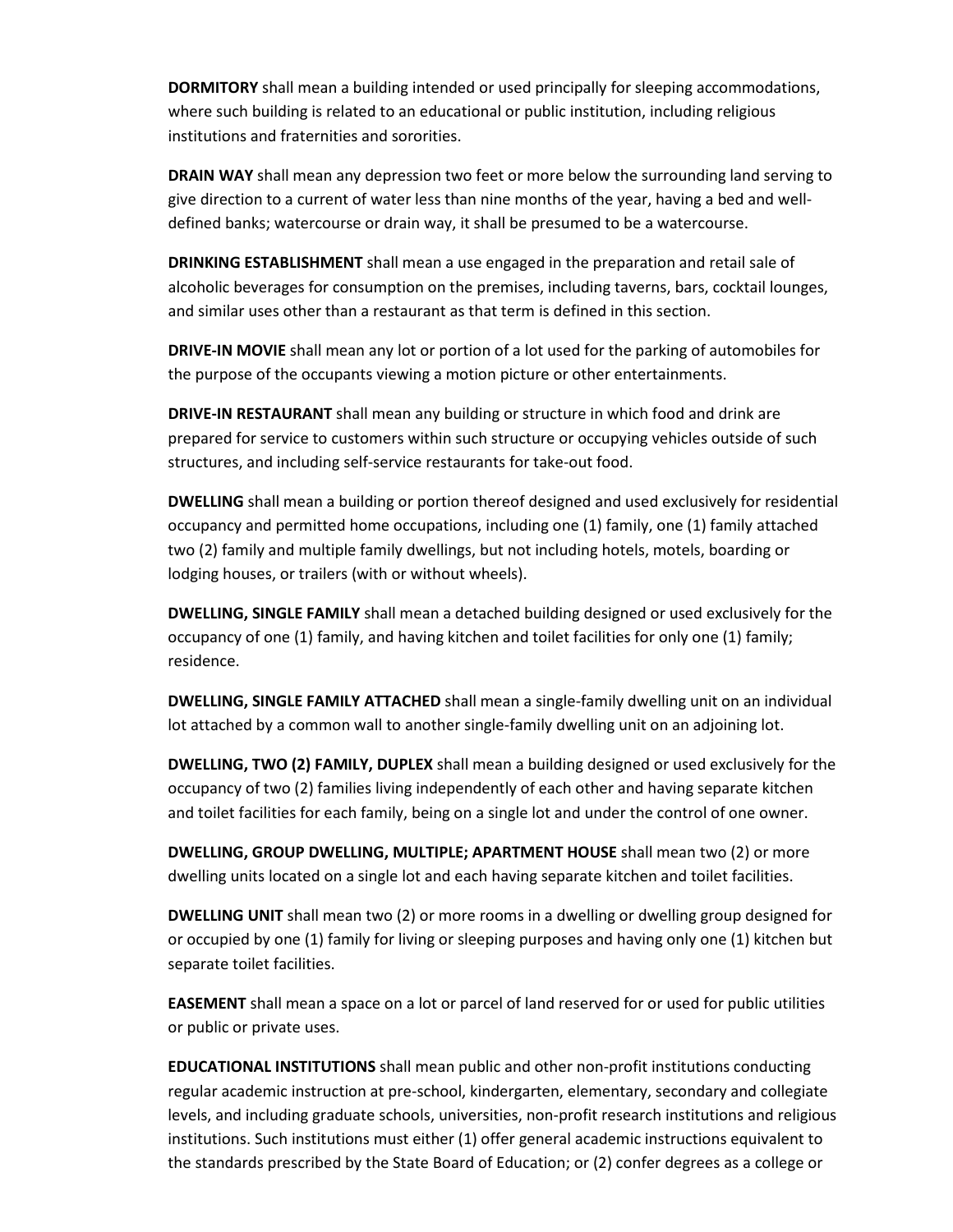university of undergraduate or graduate standing; or (3) conduct research; or (4) give religious instruction.

**ELECTRIC DISTRIBUTION SUBSTATION** shall mean an electric substation with a primary voltage of less than 161 KV (Kilovolts), with distribution circuits.

**ELECTRIC TRANSMISSION SUBSTATION** shall mean an electric transformation or switching station with a primary voltage of more than 161 KV (Kilovolts) without distribution circuits.

**ENCROACHMENT** shall mean advancement or intrusion beyond the lines or limits as designated and established by this regulation, and to infringe or trespass into or upon the possession or rights of others without permission.

**ENFORCEMENT OFFICER** shall mean the Director of Planning of Sarpy County, Nebraska or his/her designated representative.

**EXISTING CONSTRUCTION (for the purposes of the flood plain regulations)** shall mean structures for which the "start of construction" commenced before the effective date of the FIRM or before January 1, 1975, for FIRM's effective before that date. "Existing construction" may also be referred to as "existing structures."

**EXISTING MANUFACTURED HOME PARK OR SUBDIVISION** shall mean a manufactured home park or subdivision for which the construction of facilities for servicing the lots on which the manufactured homes are to be affixed (including, at a minimum, the installation of utilities, the construction of streets, and either final site grading or the pouring of concrete pads) is complete before the effective date of the floodplain management regulations adopted by a community.

**EXPANSION TO AN EXISTING MANUFACTURED HOME PARK OR SUBDIVISION** shall mean the preparation of additional sites by the construction of facilities for servicing the lots on which the manufactured homes are to be affixed (including the installation of utilities, the construction of streets, and either final site grading or the pouring of concrete pads).

**FACTORY-BUILT HOUSE** shall mean a housing unit wholly or partially fabricated off-site and to be assembled on-site but not to include mobile homes or cabin trailers.

**FAMILY** shall mean an individual or two (2) or more persons related by blood, marriage or adoption, with or without the addition of not more than three (3 ) persons, excluding servants, who are not related by blood marriage or adoption to the resident persons, living together in a single dwelling unit.

**FARM** shall mean any parcel of land utilized for agricultural purposes and containing a minimum of 80 acres which produces \$1,000.00 or more of farm products each year.

**FEEDLOT OR FEED YARD, COMMERCIAL** shall mean a parcel of land with a minimum of 40 acres where the principal business is the feeding of livestock and such feeding is not done as a subordinate activity to the production of crops on the premises of which the feed lot is a part. They must be located at least one-half mile from another residence and shall require a Special Use Permit.

**FENCE** shall mean any structural device forming a physical barrier, enclosure or boundary.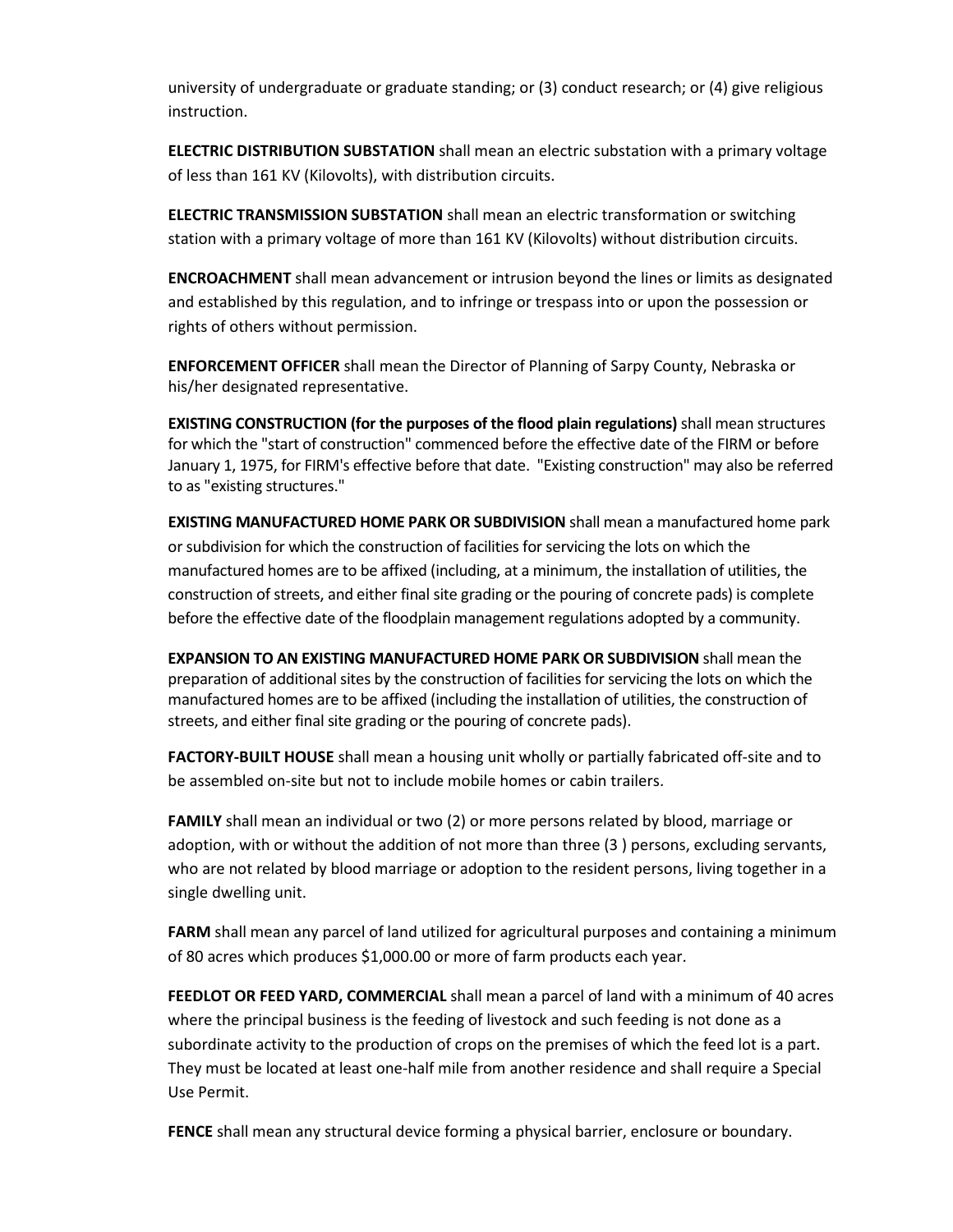**FENCE, OPEN** shall mean a fence, including gates, which has, for each one (1) foot wide segment extending over the entire length and height of the barrier, fifty percent (50%) or more of the surface area in open space to afford direct views through the fence.

**FENCE, SOLID OR PRIVACY** is any fence, including gates, which has insufficient surface area to affect a direct open view through the barrier.

**FLOOD OR FLOODING** means a general and temporary condition of partial or complete inundation of normally dry land areas from:

- (1) The overflow of inland or tidal waters, or
- (2) The usual and rapid accumulation of runoff of surface waters from any source.

**FLOOD FRINGE** is that area of the floodplain, outside of the floodway, that has a one percent chance of flood occurrence in any one year.

**FLOOD INSURANCE RATE MAP (FIRM) or Effective FIRM** shall mean an official map of a community, on which the Flood Insurance Study has delineated the Flood Hazard Boundaries and the zones establishing insurance rates applicable to the community.

**FLOOD INSURANCE STUDY (FIS) or Effective FIS** shall mean the official report provided by the Federal Insurance Administration. The report contains flood profiles, as well as the Flood Boundary-Floodway Map and the water surface elevation of the base flood.

**FLOODPLAIN** means any land area susceptible to being inundated by water from any source (see definition of "flooding").

**FLOODPLAIN MANAGEMENT** shall mean the operation of an overall program of corrective and preventive measures for reducing flood damage, including but not limited to emergency preparedness plan, flood control works, and flood plain management regulations.

**FLOOD PROTECTION SYSTEM** shall mean those physical structural works constructed specifically to modify flooding in order to reduce the extent of the area within a community subject to a "special flood hazard". Such a system typically includes levees or dikes. These specialized modifying works are those constructed in conformance with sound federal engineering standards.

**FLOOD-PROOFING (DRY)** shall mean any combination of structural and non-structural additions, changes or adjustments to structures, including utility and sanitary facilities, which would preclude the entry of water. Structural components shall have the capability of resisting hydrostatic and hydrodynamic loads and the effect of buoyancy.

**FLOOD-PROOFING (WET)** shall mean any combination of structural and non-structural additions, changes or adjustments to structures, allowing flood waters to enter while having the capability of resisting hydrostatic and hydrodynamic loads and the effect of buoyancy.

**FLOODWAY or Regulatory Floodway** shall mean the channel of a river or other watercourse and the adjacent land areas that must be reserved in order to discharge the base flood without cumulatively increasing the water surface elevation more than one foot.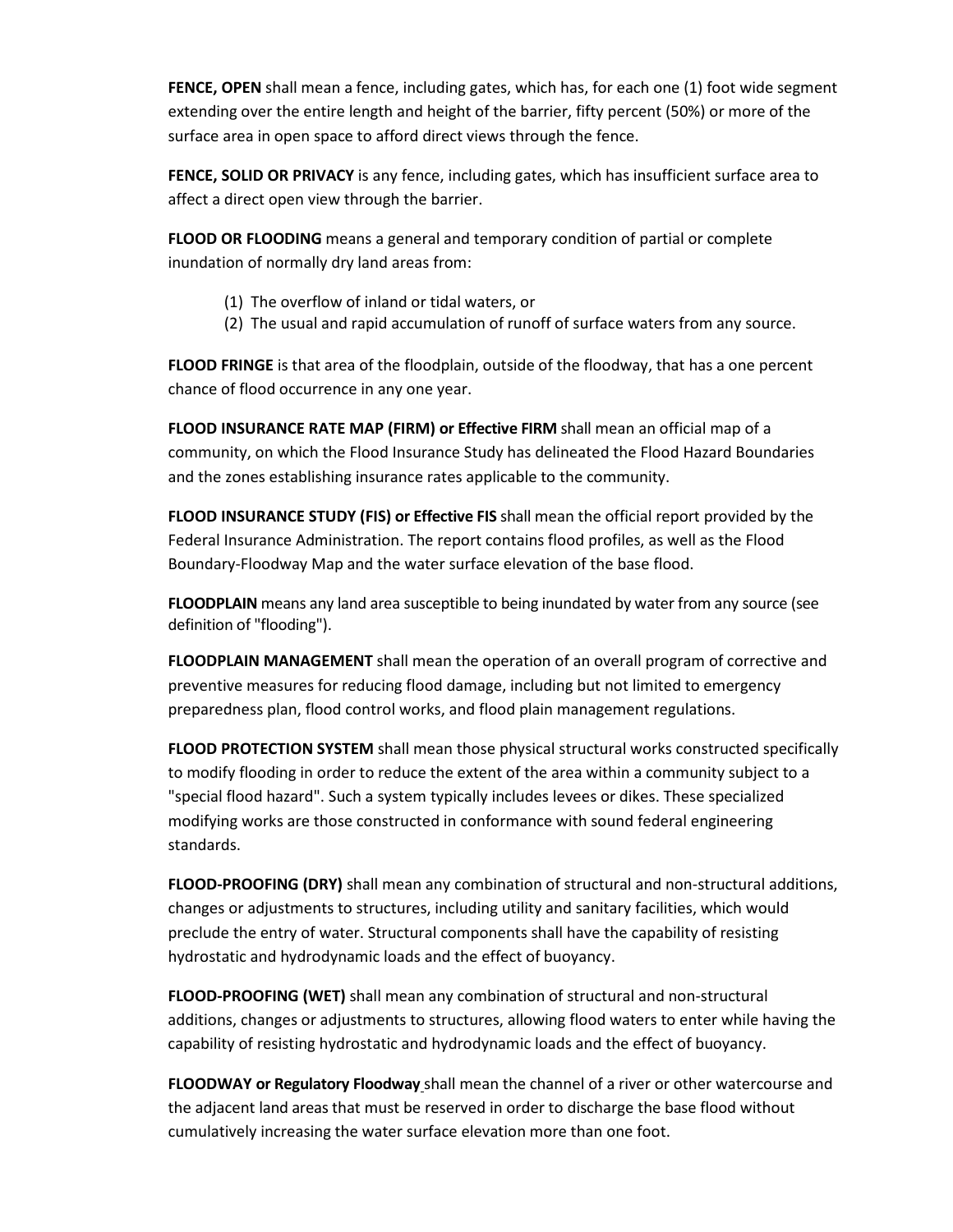**FLOOR AREA** shall mean whenever the term "floor area" is used in these regulations as a basis for requiring off-street parking for any structure, it shall be assumed that, unless otherwise stated, said floor area applies not only to the ground floor area but also to any additional stories of said structure. All horizontal dimensions shall be taken from the exterior faces of walls.

**FREEBOARD** means a factor of safety usually expressed in feet above a flood level for purposes of floodplain management. "Freeboard" tends to compensate for the many unknown factors that could contribute to flood heights greater than the height calculated for a selected size flood and floodway conditions, such as wave action, clogged bridge openings, and the hydrological effect of urbanization of the watershed.

**FRONTAGE** shall mean that portion of a parcel of property which abuts a dedicated public street or highway.

**FRONT WALL** shall mean the wall of a building or structure nearest the street which the building fronts, but excluding certain architectural features such as cornices, canopies, eaves, or embellishments.

**GARAGE, REPAIR** shall mean a building other than a private garage used for the care, repair, or storage of equipment of automobiles, or where such vehicles are parked or stored for remuneration, hire, or sale.

**GARBAGE** shall mean any waste food material of an animal or vegetable nature, including that which may be used for the fattening of livestock.

**GOLF COURSE** shall mean a lot or portion of a lot used for the playing of golf, including pitch and putt courses, but shall not include driving ranges, miniature golf courses or other similar commercial enterprises.

**GROUP HOUSES** shall mean two (2) or more separate buildings, each containing one (1) or more dwelling units.

**GUEST** shall mean any transient person who occupies a room for sleeping purposes.

**GUEST RANCH** shall mean a building or buildings housing guests, providing meals and rooms, and having recreational activities of one or more types for compensation.

**GUEST ROOM** shall mean a room which is designed to be occupied by one (1) or more guest for sleeping purposes, having no kitchen facilities, not including dormitories.

**HALF-STORY** shall mean a story under a gable, hip or gambrel roof, plates of which are not more than three (3) feet above the floor of such story.

**HEALTH CARE FACILITY** shall mean a facility providing medical, psychiatric, or surgical service for sick or injured persons exclusively on an outpatient basis including emergency treatment, diagnostic services, training, administration and services to outpatients, employees, or visitors.

**HIGHEST ADJACENT GRADE** means the highest natural elevation of the ground surface prior to construction next to the proposed walls of a structure.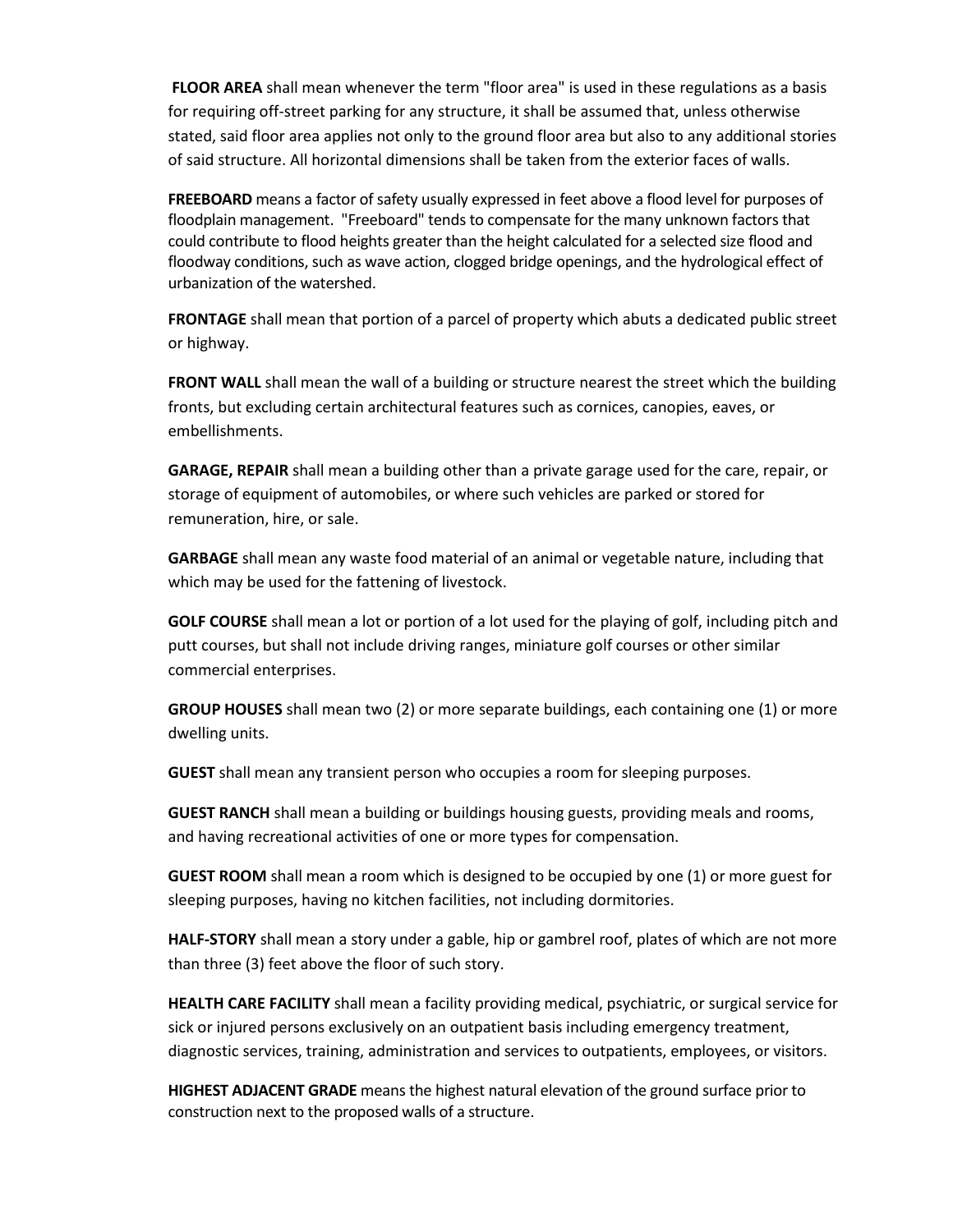**HIGHWAY SETBACK LINE** shall mean the future right-of-way line or plan lines of any highway. A yard abutting such a highway shall be measured from the centerline of this future right-of-way line.

**HISTORIC SHELTER** means any structure that is: (a) Listed individually in the National Register of Historic Places (a listing maintained by the Department of Interior) or preliminarily determined by the Secretary of the Interior as meeting the requirements for individual listing on the National Register; (b) Certified or preliminarily determined by the Secretary of the Interior as contributing to the historical significance of a registered historic district or a district preliminarily determined by the Secretary to qualify as a registered historic district; (c) Individually listed on a state inventory of historic places in states with historic preservation programs which have been approved by the Secretary of the Interior; or (d) Individually listed on a local inventory of historic places in communities with historic preservation programs that have been certified either: (1) By an approved state program as determined by the Secretary of the Interior or (2) Directly by the Secretary of the Interior in states without approved programs.

**HOG FARM** shall mean any premises where five (5) or more weaned hogs are maintained.

**HOME FOR THE AGED** shall mean the same as "Rest Home."

**HOME OCCUPATION** shall mean an "in-home" or "home based" business, industry or service operating from a residential dwelling, or within an accessory structure on the same property in a residential or agricultural zoning district. Home occupations shall be secondary and incidental in nature to the primary residential structure and/or property in all residential zoning districts. Occupations defined as Home Occupation I below require approval of a Special Use Permit. Occupations defined as Home Occupation II below are exempt from a Special Use Permit. Home Occupations I and II shall satisfy the standards set forth in Section 34.12 of these regulations.

- 1. **HOME OCCUPATION I (MAJOR):** shall include any business or use with a part time or full time employee not residing on the premises and/or any business which involves customer visits to the location. Examples may include art/craft making, seamstress services, professional offices (real estate/insurance/medical), multi-level marketing, vending services, service businesses (contracting/janitorial/mechanical), instruction (music), consulting, wholesale/catalogue sales, personal service (beauty/barber/massage/tattoo), renting of rooms for residential purposes, or other similar uses with on-site sales and services or employees traveling to and from the premises. Uses not allowed include welding, vehicle body repair, or dismantling and rebuilding of vehicles.
- 2. **HOME OCCUPATION II (MINOR):** shall include any business or use in which an office in the home, including such things as a home phone, computer, etc. are used for telecommuting and/or in deriving other income or sales. Such occupations shall have no customers or part-time or full-time non-resident employees coming to or from the residence as part of the business operation. This includes business offices for services such as construction, repair and cosmetic services/sales rendered at other locations, internet businesses, and other similar uses.

**HOSPITAL** shall mean any building or portion thereof used for the accommodation and medical care of sick, injured, or infirm persons and including nursing homes, sanitariums, alcoholic sanitariums, and institutions for the cure of chronic drug addicts and mental patients.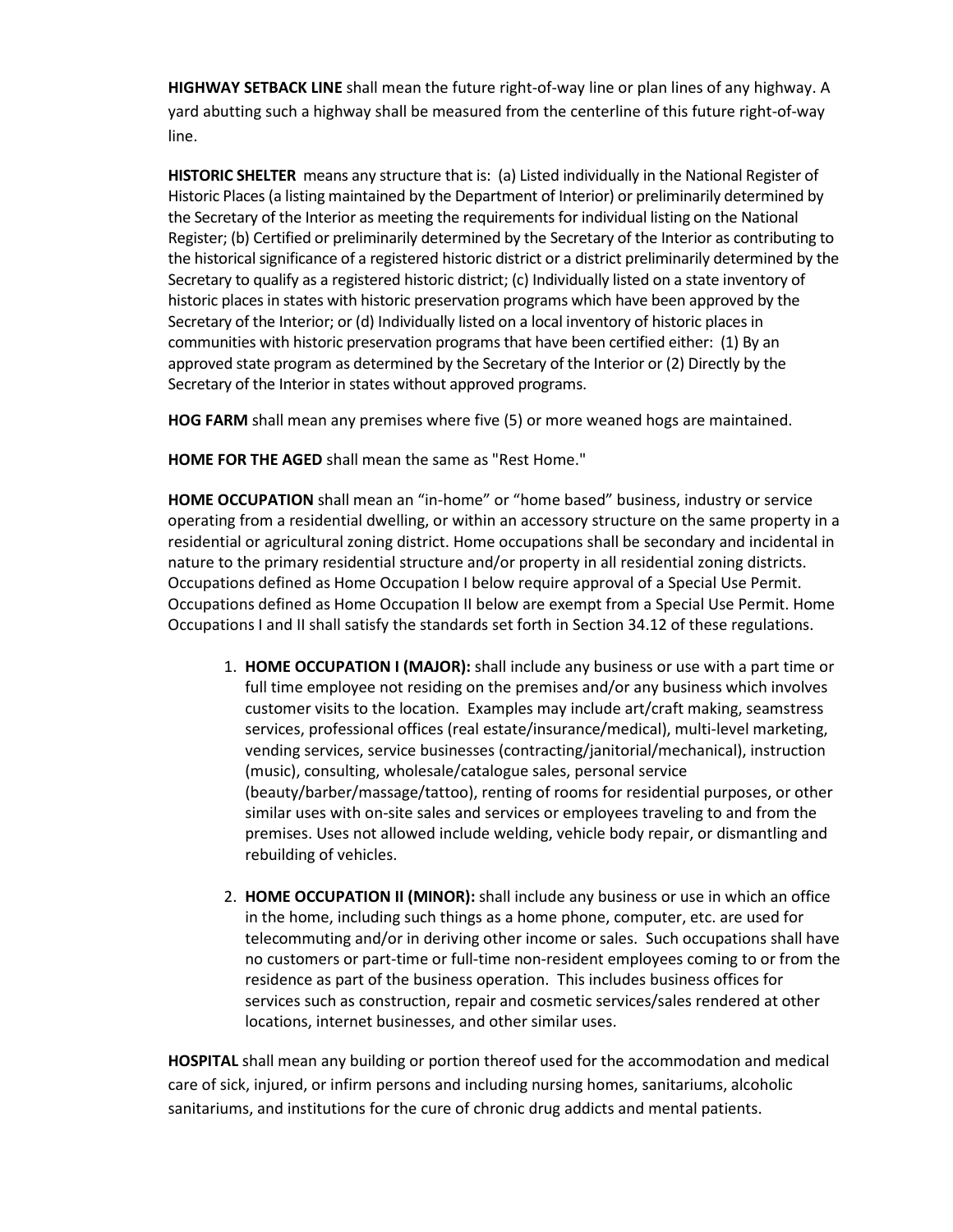**HOTEL** shall mean any building or portion thereof designed, used, or containing six (6) or more guest rooms or suites of rooms, but not including any institutions in which human beings are housed or detained under legal restraint.

**INDUSTRIAL DISTRICT** shall mean a designated area for manufacturing, trade, and light industrial type businesses that meet rigid environmental specifications.

**INDUSTRY** shall mean the manufacture, fabrication, processing reduction or destruction of any article, substance or commodity, or any other treatment thereof in such a manner as to change the form, character, or appearance thereof, and including storage elevators, truck storage yards, warehouses, wholesale storage and other similar types of enterprise.

**INTENT AND PURPOSE** shall mean that the Planning Commission and County Board of Commissioners, by the adoption of these regulations, have made a finding that the health, safety, and welfare of the community will be served by the creation of the Districts and by the regulations and regulations prescribed therein.

**JUNK** shall mean any worn out, cast off, old, or discarded articles of scrap, copper, brass, iron, steel, rope, rags, batteries, paper, trash, rubber, debris, waste, dismantled or wrecked automobiles, or parts thereof, and other old or scrap ferrous or nonferrous material.

**JUNK YARD** shall mean any lot, or the use of any portion of a lot, for the dismantling of machinery, farm machinery, and including motor vehicles, or for the storage or keeping for sale of parts and equipment resulting from such dismantling or wrecking, for the storage or keeping of junk, including scrap metals or other scrap materials, with no burning permitted. For motor vehicles, see "Automobile Wrecking Yard."

**KENNEL** shall mean any lot or premises on which more than four (4) dogs or cats or any combinations thereof are kept.

**LABOR CAMP, PERMANENT FARM** shall mean living quarters, dwellings, boarding houses, bunkhouses, automobile trailers or other permanent housing accommodations maintained in connection with any farm work or place where farm work is being performed, provided for the housing of five (5) or more farm employees.

**LIVESTOCK FARM** shall mean any parcel of land utilized for the raising of livestock with 300 or less animal units. See definition.

**LOADING** shall mean the removal or placement of any commodity in, or from, a vehicle of any type.

**LOADING SPACE** shall mean an off-street space or berth on the same lot with a main building, or contiguous to a group of buildings, for the temporary parking of commercial vehicles while loading or unloading, and which abuts a street, alley, or other appropriate means of ingress and egress.

**LOT** shall mean: A parcel or tract of land which is or may be occupied by a use herein permitted, together with yards and other open spaces herein required, that has frontage upon a street, and is a part of a recorded subdivision plat or has been recorded prior to the adoption of these regulations, or a parcel of real property delineated on an approved record of survey, lot-split, or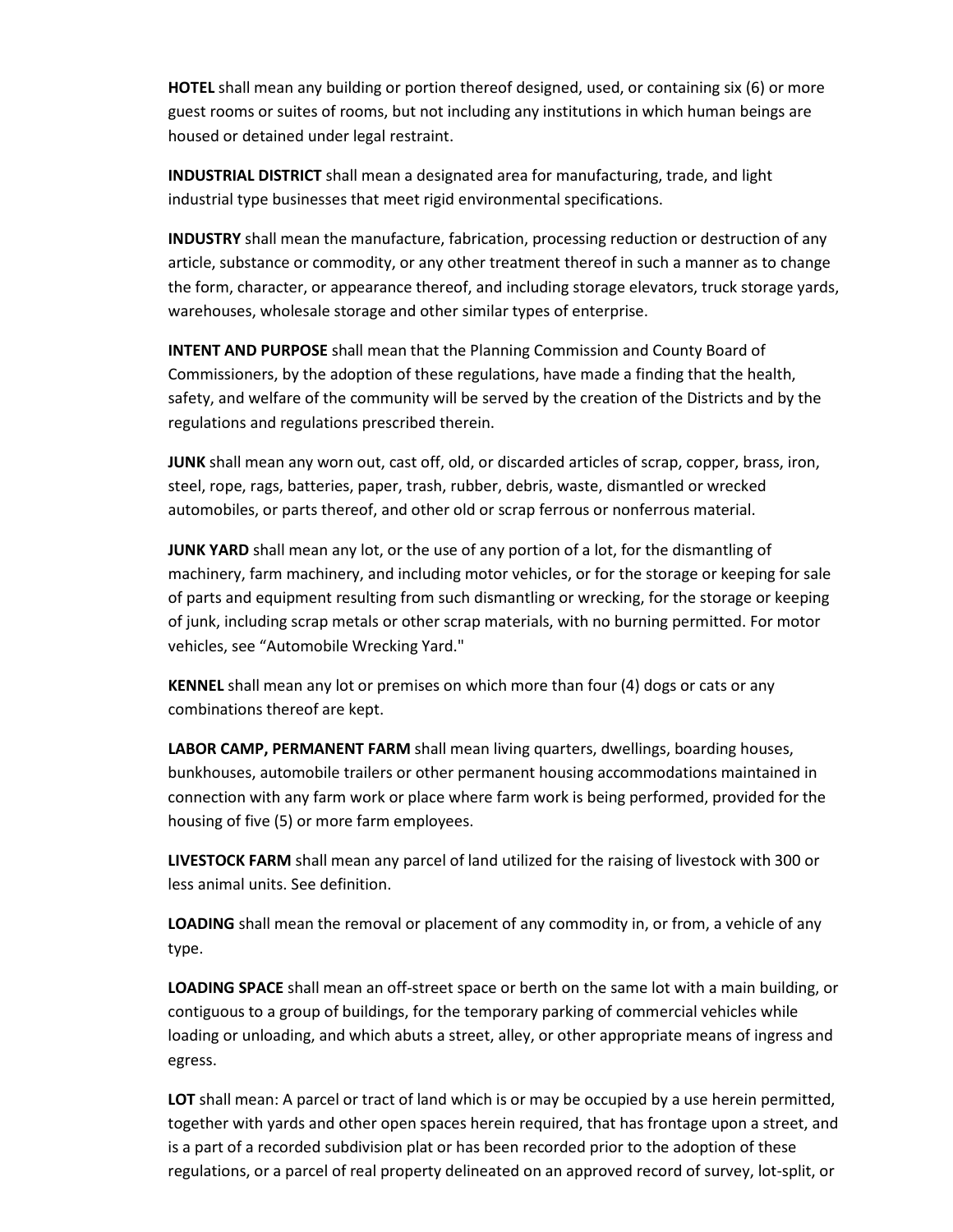sub-parceling map as filed in the office of the Register of Deeds and abutting or having access to at least one (1) public street or right-of-way.

**LOT AREA** shall mean the total area, on a horizontal plane, within the lot lines of a lot.

**LOT, CORNER** shall mean a lot located at the intersection or intersections or two (2) or more streets at an angle of not more than one hundred thirty-five (135) degrees. If the angle is greater than one hundred thirty-five (135) degrees, the lot shall be considered an "Interior Lot."

**LOT COVERAGE** shall mean the portion of a lot or building site which is occupied by any building or structure, excepting paved areas, walks and swimming pools, regardless of whether said building or structure is intended for human occupancy or not.

**LOT, CURVE** shall mean a lot fronting on the outside curve of the right-of-way of a curved street, which street has a centerline radius of three hundred (300) feet or less.

**LOT DEPTH** shall mean the horizontal distance between the front and rear lot lines measured in the mean direction of the side lot lines.

**LOT, INTERIOR** shall mean a lot other than a corner lot.

**LOT LINE** shall mean the property line bounding a lot.

**LOT LINE, FRONT** shall mean the property line abutting a street.

**LOT LINE, REAR** shall mean a lot line not abutting a street which is opposite and most distant from the front lot line.

LOT LINE, SIDE shall mean any lot line not a front lot line or a rear lot line.

**LOT, NONCONFORMING** shall mean a lot having less area or dimension than that required in the district in which it is located and which was lawfully created prior to the zoning thereof, whereby the larger area or dimension requirements were established, or any lot, other than one shown on a plat recorded in the office of the Register of Deeds, which does not abut a public road or public road right-of-way and which was lawfully created prior to the effective date of these regulations.

**LOT, SUBLOT** shall mean subordinate and integral part of a lot. The sublot shall be identified on the subdivision plat for the purpose of constructing a single townhouse unit.

**LOT, THROUGH** shall mean a lot having frontage on two (2) dedicated streets, not including a corner lot.

**LOT OF RECORD** shall mean a lot held in separate ownership as shown on the records of the Register of Deeds at the time of the passage of a regulation establishing the zoning district in which the lot is located

**LOT WIDTH** shall mean the average horizontal distance between the side lot lines, measured at right angles to the lot depth at a point midway between the front and rear lot lines.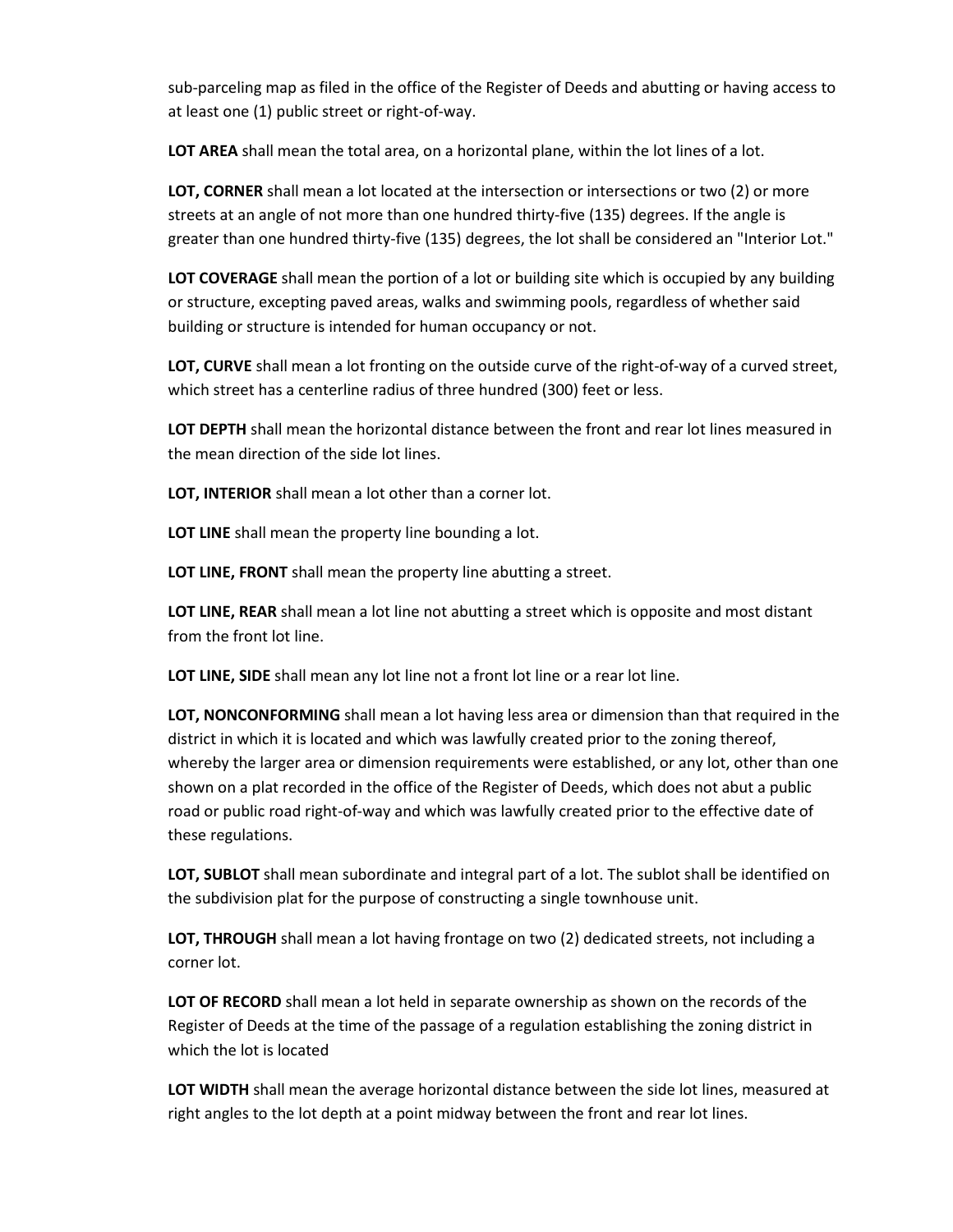**LOWEST FLOOR** shall mean the lowest floor of the lowest enclosed area (including basement). An unfinished or flood-resistant enclosure, usable solely for the parking of vehicles, buildingaccess or storage in an area other than a basement area, is not considered a building's lowest floor, provided that such enclosure is not built so as to render the structure in violation of the applicable non-elevation design requirements of this regulation.

**MANUFACTURED HOME** means a structure, transportable in one or more sections, which is built on a permanent chassis and is designed for use with or without a permanent foundation when attached to the required utilities. The term "manufactured home" does not include a "recreational vehicle".

**MANUFACTURED HOME PARK OR SUBDIVISION** means a parcel (or contiguous parcels) of land divided into two or more manufactured home lots for rent or sale.

**MOBILE HOME** shall mean a transportable structure usually treated as a chattel, of one or more sections designed to be towed as a transportable unit on an undercarriage or chassis which is a permanent or an integral structural part of the floor or body of the unit and designed to be used with or without a permanent foundation to permit year-round occupancy and containing similar water supply, waste disposal, and electrical conveniences as permanent residential units. It does not include recreational vehicles or travel trailers.

**MOBILE HOME PARK** shall mean a parcel (or contiguous parcels) of land which has been divided into two or more lots for rent or sale and the placement of mobile homes.

**MINI-STORAGE** shall mean indoor storage primarily for personal effects and household goods within areas having individual access excluding workshops, hobby shops, manufacturing and commercial activity.

**MONUMENT SIGN** shall mean a sign which is completely or principally supported by a short wall typically constructed of masonry material which is a minimum of seventy-five percent (75%) of the width of the sign, and is not attached to the principal building on the property, and is anchored in or upon the ground.

**MOTEL** shall mean a building or group of buildings used for transient residential purposes containing guest rooms or dwelling units with automobile storage space provided in connection therewith, which building or group is designed, intended, or used primarily for the accommodation of transient automobile travelers, including groups designed as auto cabins, motor courts, motor hotels, tourist court and similar designations.

**NEW CONSTRUCTION** For floodplain management purposes, "new construction" shall mean those structures where the start of construction commenced on or after the effective date of the floodplain management regulation adopted by a community and includes any subsequent improvements to such structures.

**NEW MANUFACTURED HOME PARK OR SUBDIVISION** means a manufactured home park or subdivision for which the construction of facilities for servicing the lots on which the manufactured homes are to be affixed (including at a minimum, the installation of utilities, the construction of streets, and either final site grading or the pouring of concrete pads) is completed on or after the effective date of floodplain management regulations adopted by a community.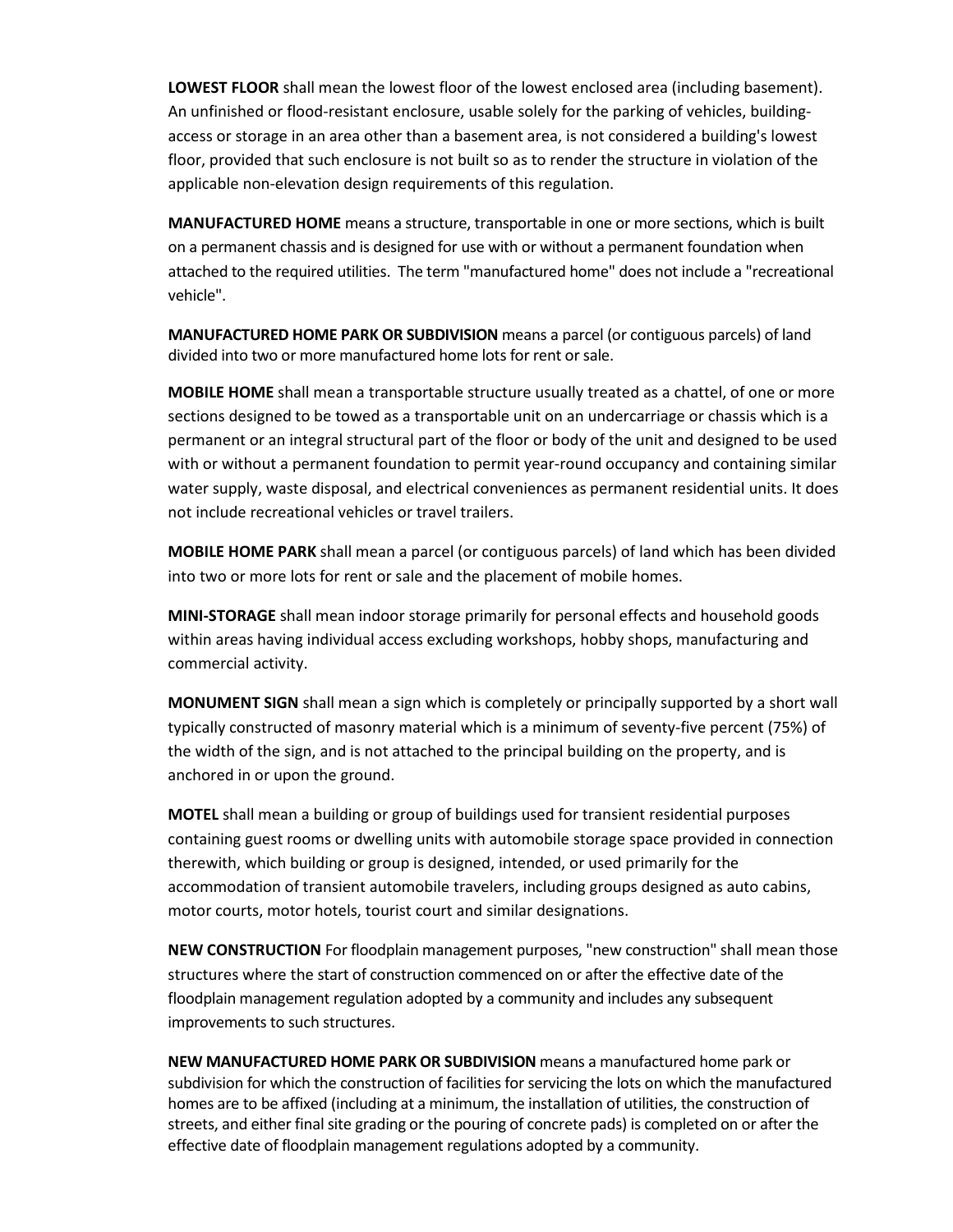**OFFICES, CORPORATE** shall mean a site for administrative, processing, or research offices, which generally does not provide service to clientele from Sarpy County and the surrounding region. Corporate offices are destinations for commuters drawn from a relatively wide region around Sarpy County, as well as from the community itself. Typical uses include corporate headquarters offices, telemarketing, or information processing offices.

**OFFICES, GENERAL** shall mean a site for business, professional, or administrative offices who may invite clients from both local and regional areas. Typical uses include real estate, insurance, management, travel, or other business offices; organization and association offices; or professional offices.

**OFFICES, MEDICAL** shall mean a site for facilities which provide diagnoses and outpatient care on a routine basis, but which does not provide prolonged, in-house medical or surgical care. Medical offices are operated by doctors, dentists, or similar medical practitioners licensed for practice in the State of Nebraska.

**OFFICES, PROFESSIONAL** shall mean any building or portion of a building used or intended to be used as an office for a lawyer, architect, engineer, land surveyor, optometrist, accountant and other similar professions, but shall not include, for the purposes of these regulations, the practice of any type of medicine or dentistry.

**OPEN SPACE** shall mean a parcel or parcels of land, together with the improvements thereon, primarily set aside for recreational use and enjoyment, exclusive of land areas used for streets, alleys, roads, driveways, parking areas, structures, and buildings.

**OUTDOOR STORAGE** shall mean keeping goods not intended for use by, or sale to, the public, outside of any building.

**OUTLOT** shall mean a parcel of real property having access to at least one public street or private roadway, but not presently designated for a primary structure or occupancy, but permitting an accessory use as permitted by the zoning district, or reserved for open space and common facilities.

**OVERLAY DISTRICT** shall mean a district in which additional requirements act in conjunction with the underlying zoning district or districts.

**PARKING AREA** shall mean an area, other than a street, used for the parking of automotive vehicles capable of moving under their own power.

PARKING STALL shall mean the 9' x 18' asphalt or concrete hard surfaced area reserved for parking of uses on the associate lot. Other surfacing materials may be approved by the County Board or by the Planning Director if the material is found to meet the intent of the Regulations and Comprehensive Plan.

**PARK** shall mean publicly owned and operated parks, playgrounds, recreation facilities including publicly-owned community centers, and open spaces.

**PERSON** shall mean an individual, firm, co-partnership, joint venture, association, social club, fraternal organization, corporation, estate, trust, receiver, syndicate, city, county, special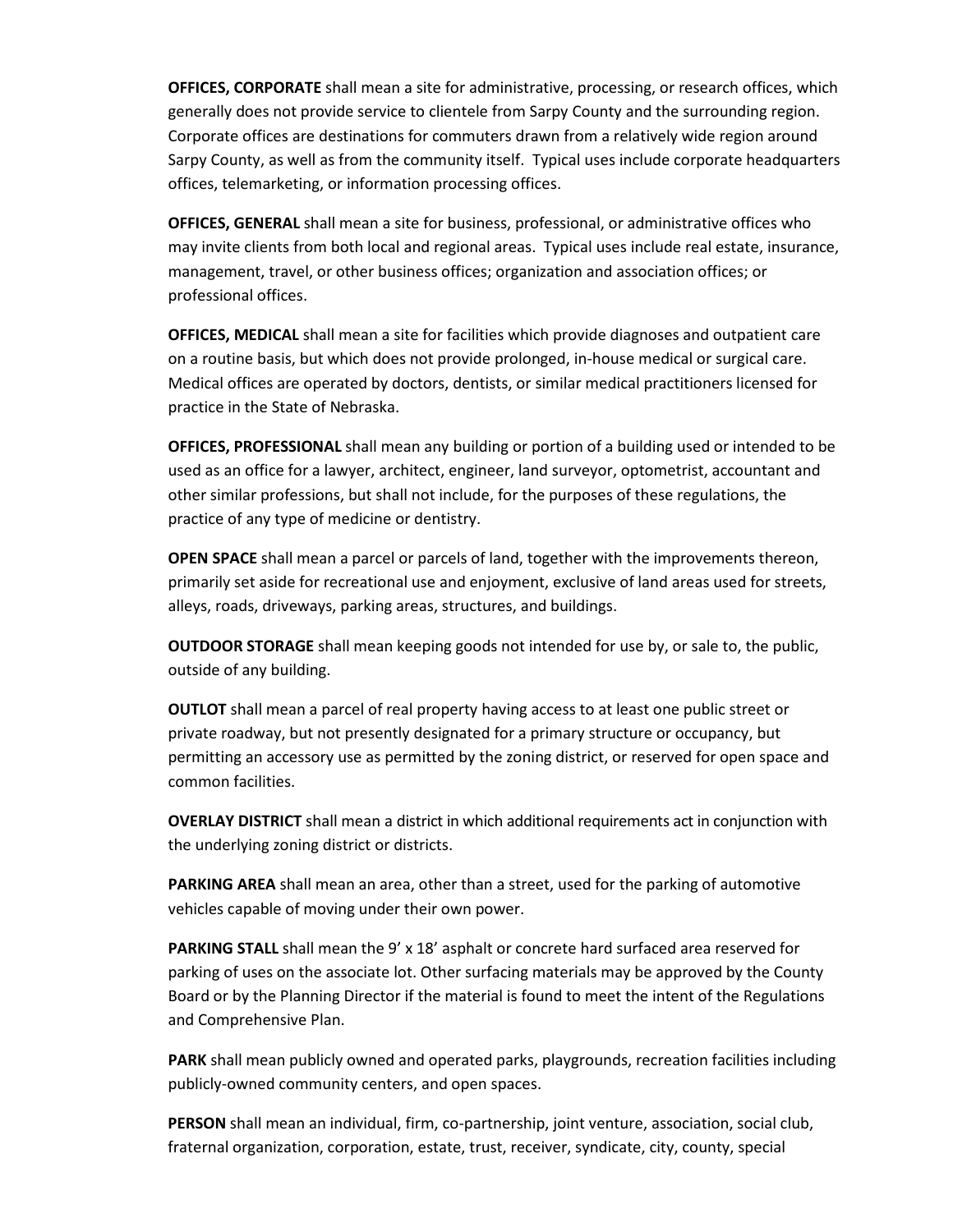district, or any other group or combination acting as an entity, except that it shall not include Sarpy County, Nebraska .

**PERSONAL SERVICES** shall mean those services for the public including but not limited to barber shops, beauty salons, shoe repair, nail salons, tanning salons, photographic studios, fitness centers, tailors and seamstress businesses, and other similar type uses.

**PET STORES** shall mean a retail establishment where animals and animal supplies are sold. It may include a veterinary clinic as a secondary use, but no boarding of animals is permitted, except those kept for sale, and no outdoor runs are allowed.

**PETROLEUM BULK PLANT** shall mean a local wholesale distribution facility designed to serve the needs of the immediate surrounding area.

**PLANNING COMMISSION** shall mean the Planning Commission of Sarpy County, Nebraska.

**PLANNING, DEPARTMENT OF,** shall mean the Department of Planning in Sarpy County, which provides administrative support to the Planning Commission and serves as the office of the Planning Commission.

**PLAZA** shall mean an open area often featuring walkways and shops and usually located near urban buildings.

**POLE SIGN** shall mean a sign which is completely or principally supported by one or more posts or other support of which thirty percent (30%) is visually or physically attached to the ground, which is not attached to the principal building on the property, and is anchored in or upon the ground.

**PRINCIPALLY ABOVE GROUND** means that at least 51 percent of the actual cash value of the structure is above ground.

**PUBLIC VIEW** shall mean visible to the general public.

**QUARRY** shall mean any premises from which rock, sand, gravel and similar resources are being removed or are intended to be removed.

**QUASI-PUBLIC ORGANIZATIONS** shall mean any non-government organization that is devoted to public service and welfare.

**RAILROAD** shall mean the land use including the right of way (R.O.W.) abutting railroad properties occupied by uses pertinent to the railroad operation and maintenance, but not including properties owned by the railroad and leased for use by others.

**RECREATIONAL VEHICLE** shall mean a vehicle towed or self-propelled on its own chassis or attached to the chassis of another vehicle and designed or used for temporary dwelling, recreational, or sporting purposes. Recreational vehicles include, but are not limited to, travel trailers; campers; motor coach homes, converted buses and trucks, boats, and boat trailers. A recreational vehicle is "ready for highway use" if it is on its wheels or jacking system, is attached to the site only by quick-disconnect type utilities and security devices, and has no permanently attached additions.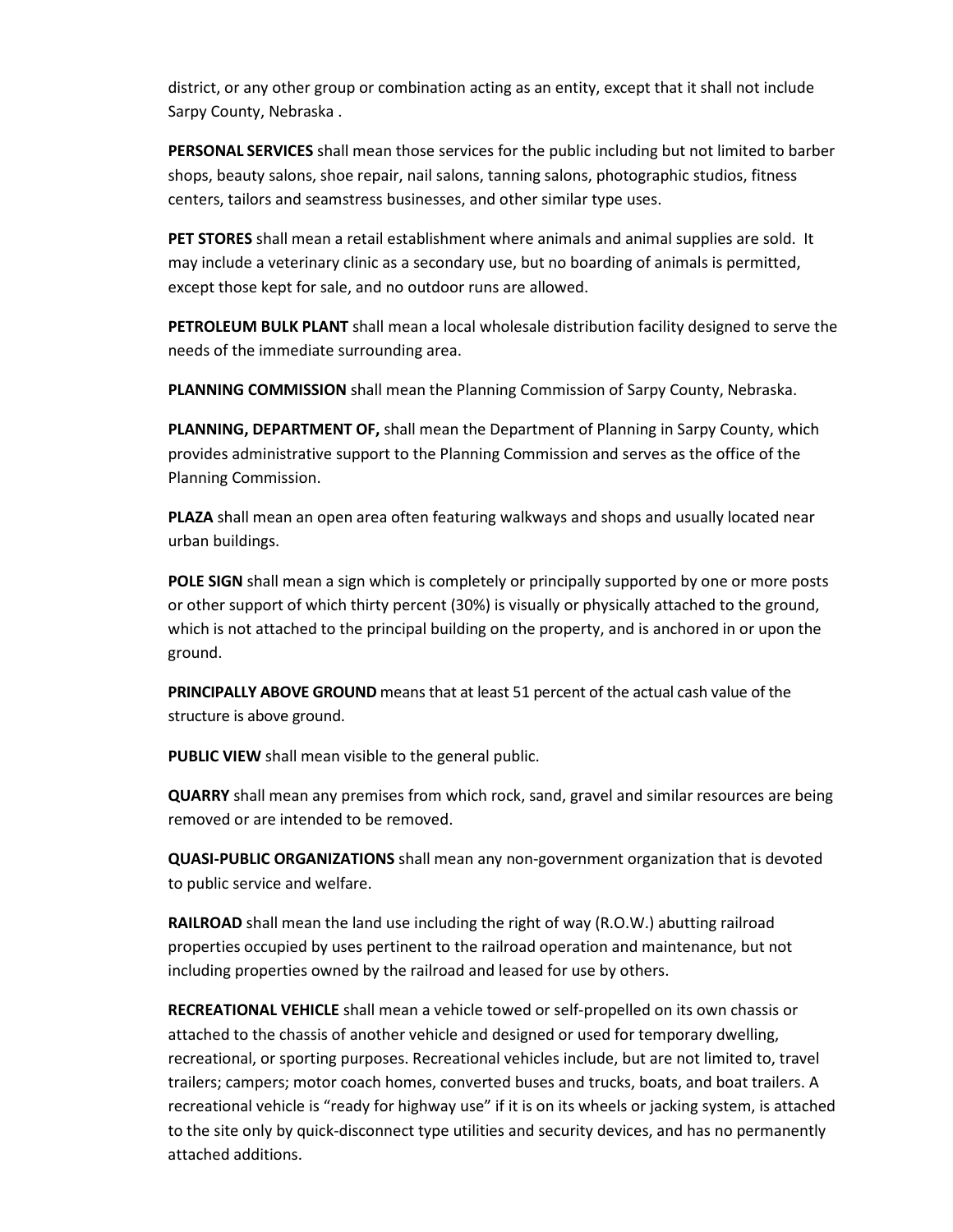**REGISTER OF DEEDS** shall mean the Register of Deeds of Sarpy County, Nebraska.

**REGULATION** shall mean the Zoning Regulations, and subsections thereof, of Sarpy County, Nebraska.

**RELIGIOUS FACILITY** shall mean a permanently located building commonly used for religious worship fully enclosed with walls (including windows and doors) and having a roof and conforming to applicable legal requirements.

**RENEWABLE ENERGY DEVICES** shall mean any energy conversion device utilizing renewable energy sources such as wind, solar, or ground source.

**RENEWABLE ENERGY FACILITY** shall mean an aggregation of energy conversion devices or units that generate electric energy which is independently metered and which results from the utilization of a renewable energy source.

**RESEARCH AND DEVELOPMENT** shall mean an establishment or facility for carrying on investigation in the natural, physical, or social sciences, which may include engineering and product development.

**RESIDENCE** shall mean a building used, designed, or intended to be used as a home or dwelling place, for one (1) or more families.

**RESTAURANT** shall mean a use engaged in the preparation and retail sale of food and beverages; including the sale of alcoholic beverages when conducted as a secondary feature of the use. Typical uses include cafes, coffee shops, and restaurants.

**REST HOME, CONVALESCENT HOME, OR HOME FOR THE AGED** shall mean premises used for the housing of and caring for the ambulatory, aged or infirm, which premises require a license from the State or County.

**RETAIL STORES** shall mean a business selling goods, wares or merchandise directly to the ultimate consumer. Typical uses include department stores, apparel stores, furniture stores, or establishments providing the following products or services: Household cleaning and maintenance products; drugs, cards, stationery, notions, books, tobacco products, cosmetics, and specialty items; flowers, plants, hobby materials, toys, and handcrafted items; apparel jewelry, fabrics and like items; cameras, photograph services, household electronic equipment, records, sporting equipment, kitchen utensils, home furnishing and appliances, art supplies and framing, arts and antiques, paint and wallpaper, hardware, carpeting and floor covering; interior decorating services; office supplies; mail order or catalog sales; bicycles; and automotive parts and accessories (excluding service and installation).

**RETAINING WALL** shall mean a structure that is constructed between lands of different elevations to stabilize the surfaces, prevent erosion, and/or protect structures.

**SANITARY LANDFILL** shall mean a place used for the disposal, abandonment, discarding by burial, incineration, or by any other means, of any garbage, sewage, trash, refuse, rubble, waste material, offal or dead animals. Such use shall not involve any industrial or commercial processes.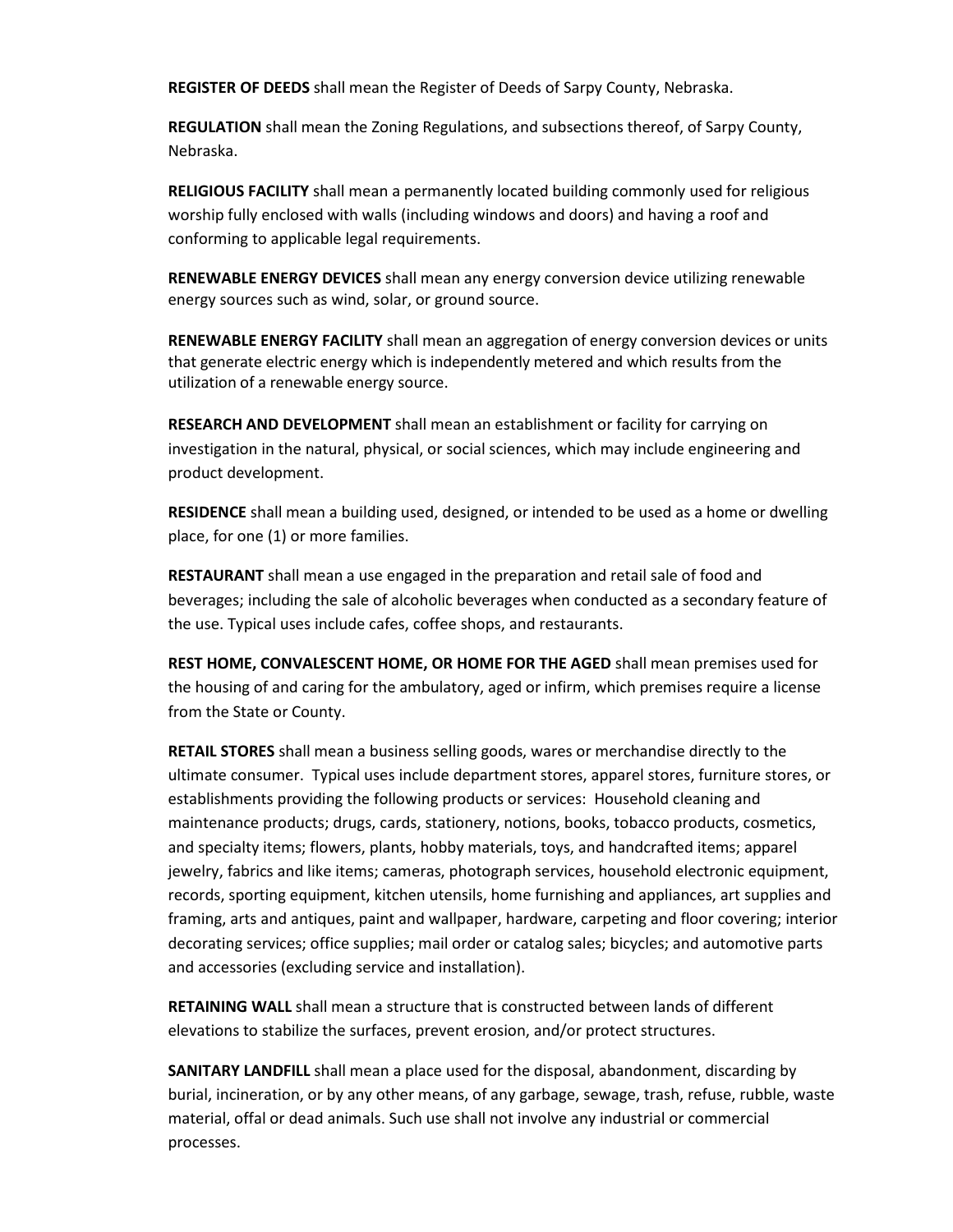**SCHOOL, ELEMENTARY, JUNIOR HIGH, OR HIGH** shall mean public and other non-profit institutions conducting regular academic instruction at kindergarten, elementary, and secondary levels. Such institutions shall offer general academic instruction equivalent to the standards prescribed by the State Board of Education.

**SCHOOL, PRIVATE** shall mean an institution conducting regular academic instruction at kindergarten, elementary, and secondary levels operated by a non-governmental organization.

**SCHOOL, TRADE** shall mean schools offering preponderant instruction in the technical, commercial, or trade skills, such as real estate schools, business colleges, electronic schools, automotive and aircraft technicians' schools, and similar commercial establishments operated by a non-governmental organization.

**SCREEN/SCREENING** shall mean to hide, shelter, or protect visually from the general public.

**SEASONAL HOME** shall mean a one (1) family dwelling occupied on a seasonal basis.

**SEPARATE OWNERSHIP** shall mean ownership of a parcel of land by a person who does not own any of the land abutting such parcel.

**SERVANTS-QUARTERS (SEPARATE)** shall mean complete living quarters either attached or detached from that of the main dwelling including kitchen facilities but not rented nor used for permanent or temporary living quarters by members of the family.

**SERVICE STATION** shall mean an occupancy which provides for the servicing of motor vehicles in retail sale of oil, tires, batteries, and new accessories; and operations including washing, tire changing, repair service, battery service, radiator service, lubrication, brake service, wheel service, and testing or adjusting automotive parts.

**SETBACK LINE, FRONT YARD** shall mean the line which defines the depth of the required front yard. Said setback line shall be parallel with the right-of-way line or highway setback line when one has been established.

**SETBACK LINE, REAR YARD OR SIDE YARD** shall mean the line which defines the width or depth of the required rear or side yard. Said setback line shall be parallel with the property line, removed there from by the perpendicular distance prescribed for the yard in the district.

**SIGN** shall mean and include any outdoor sign, display, declaration, device, figure, drawing, illustration, message, placard, poster, billboard, insignia, or other things which are designed, intended, or used for direction, information, identification, or to advertise, to inform, or to promote any business, product, activity, service, or any interest, except the following: Signs less than 50 square feet in area and less than 25 feet in height of a public or quasi-public nature or other official notices that are authorized by the State, the County, or a Federal Government Agency, directional, informational, or other official signs or notices authorized by law.

Flash Sign shall mean a sign designed to give an electrical light flash intermittently or with a revolving beacon light.

Projecting Sign shall mean a protruding sign attached to a building.

Roof Sign shall mean a sign identifying the name of a business, enterprise, or the product sold on the premises and erected on the roof of a building.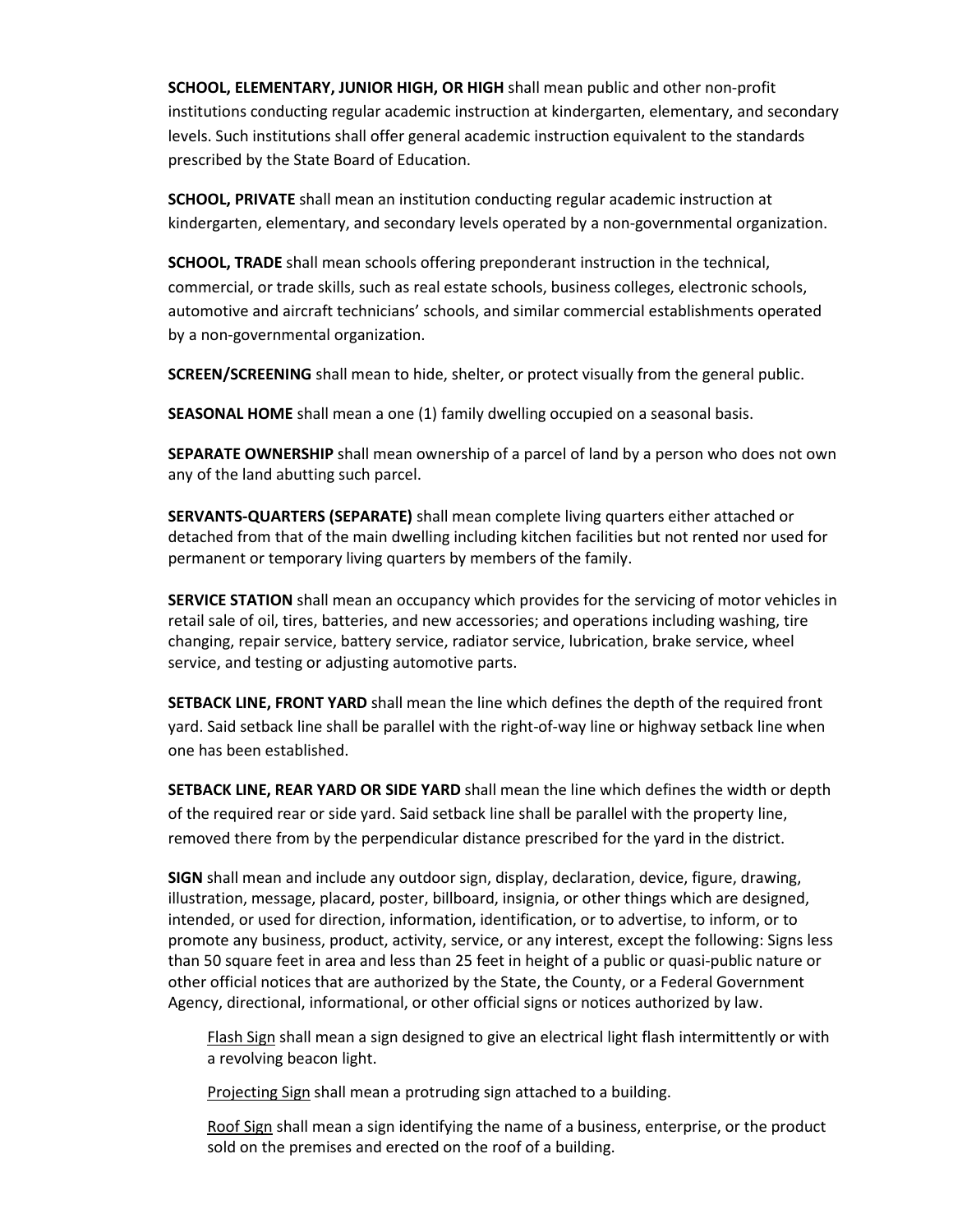Sign Surface shall mean the entire area of a sign.

Wall Sign shall mean a sign attached to or erected against the wall of a building with the exposed face of the sign in a plane parallel to the wall of the building and not projecting more than eighteen (18) inches from the face of the building wall.

**SIGHT TRIANGLE** is an area at a street intersection in which nothing shall be erected, placed, planted, or allowed to grow in such a manner as to materially impede vision between a height of three (3)feet and eight (8) feet above the grades of the bottom of the curb of the intersecting streets, measured from the point of intersection of the centerline of the streets, sixty (60) feet in each direction along the centerline of the streets. At the intersection of major or other arterial streets, the sixty (60) foot distance shall be increased to ninety (90) feet for each arterial leg of the intersection. Trees in this area shall be trimmed up eight (8) feet above the curb and shrubs shall not exceed three (3) feet in height.



Example of 90' Sight Triangle

**SITE PLAN** shall mean a plan, prepared to scale, showing accurately and with complete dimensions, all of the uses proposed for a specific parcel of land.

**SLUDGE** shall mean any solid, semi-solid or liquid waste generated from a municipal, commercial, or industrial waste-water supply treatment plant, or air pollution control facility or any other such waste having similar characteristics and effects.

**SOLAR ENERGY CONVERSION SYSTEM** shall mean any device such as a solar panel or Solar Collector or any combination thereof, which collects and converts solar energy to a form of useable energy.

**SOLAR ENERGY CONVERSION SYSTEM, GROUND MOUNTED** shall mean a solar energy system mounted on a rack or pole that sits on the ground or has its own foundation and is not attached to a building or structure.

**SOLAR ENERGY CONVERSION SYSTEM, ROOF MOUNTED** shall mean a solar energy system mounted on the roof of a structure.

**SOLID WASTE** shall mean any garbage, refuse, household waste, or sludge from a waste treatment plant, water supply treatment plant, or air pollution control facility and other discarded material, including solid, liquid, semisolid, or contained gaseous material resulting from industrial, commercial and mining operations, and from community activities, but solid waste shall not include solid or dissolved materials in irrigation return flows or industrial discharges which are point sources subject to permits under section 402 of the Federal Clean Water Act, as amended, 33U.S.C. 1251 et seq., or source, special nuclear, or byproduct material as defined by the Atomic Energy Act of 1954, as amended, 68 Stat. 923.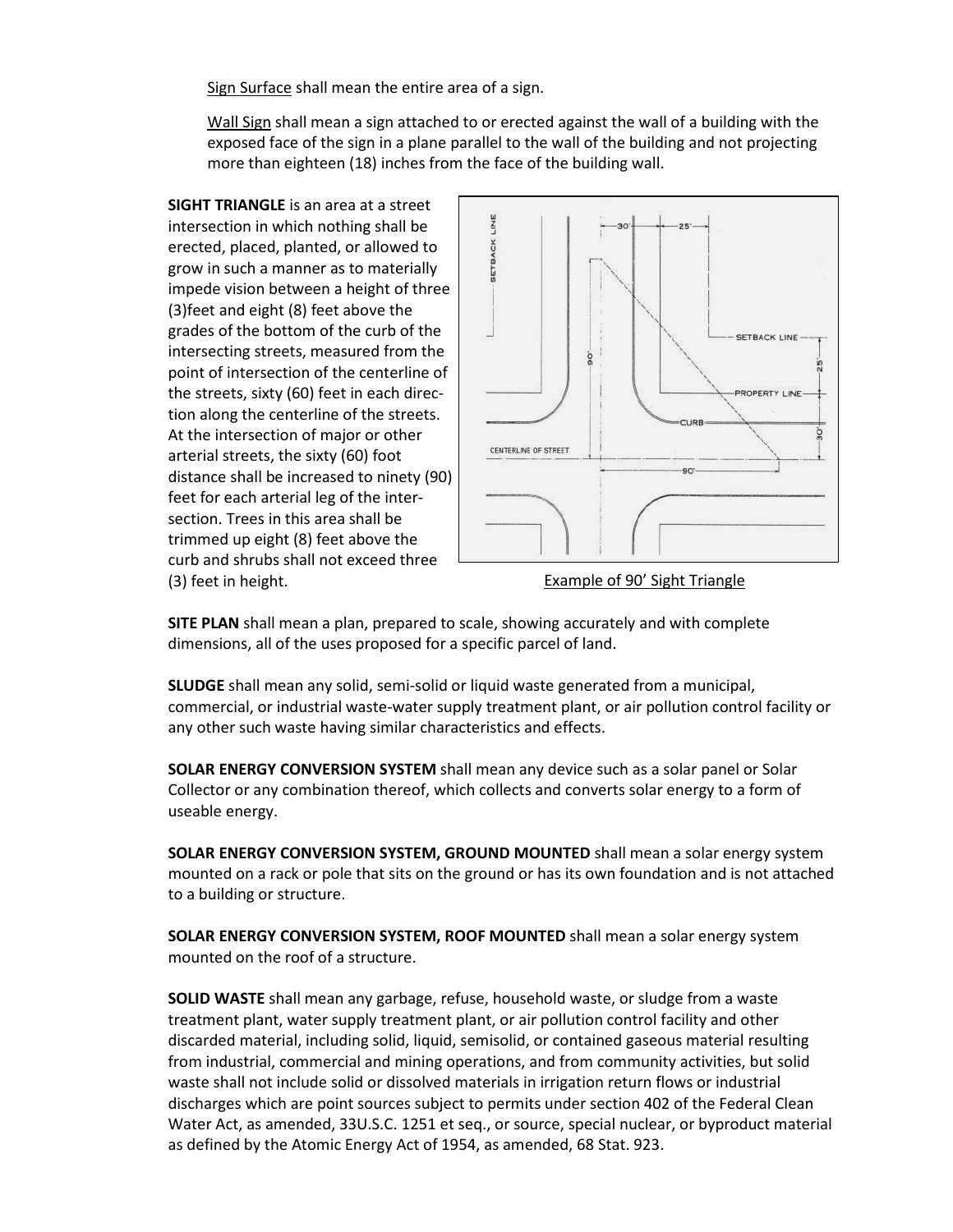**SOLID WASTE COMPOST SITE** shall mean a tract of land, location, area or premises used for composting solid waste.

**SOLID WASTE DISPOSAL** shall mean the disposal of solid waste, including any household waste, commercial solid waste, fossil fuel combustion ash, nonhazardous sludge, industrial solid waste, or construction and demolition waste.

**SOLID WASTE DISPOSAL AREA** shall mean a discrete area of land or excavation which receives solid waste and includes all contiguous land and structures within the surveyed legal description of the permitted area, other appurtenances and improvements on the land used for the disposal of solid wastes or improvements necessary to carry out the disposal of solid wastes. Solid waste disposal areas shall include, but not be limited to the following disposal areas: municipal solid waste disposal areas, construction and demolition disposal areas, fossil fuel combustion ash disposal areas, industrial disposal areas, delisted hazardous waste disposal areas and land application units for repeated disposal or treatment of special wastes.

**SOLID WASTE MANAGEMENT FACILITY** shall mean a public or private site, location, tract of land installation or building which has been used for the collection, source separation, storage, transportation, transfer, processing, treatment, or disposal of solid waste, and shall include solid waste disposal areas and solid waste processing facilities.

**SOLID WASTE PROCESSING** shall mean the process by which solid wastes are physically or chemically changed, temporarily stored, or salvaged prior to being transferred to a solid waste disposal area or to a secondary materials recovery facility.

**SOLID WASTE PROCESSING FACILITIES** shall mean any facility where solid wastes are processed, and shall include, but not be limited to solid waste compost sites, materials recovery facilities, recycling centers and solid waste transfer stations.

**SOLID WASTE TRANSFER STATION** shall mean any site, location tract of land, installation, or building that is used or intended to be used primarily for the purpose of transferring solid wastes that are generated off of the premises of the facility from vehicles or containers, into other vehicles or containers for transportation to a solid waste disposal area or solid waste processing facility.

**SPECIAL FLOOD HAZARD AREA** shall mean the land in the floodplain within a community subject to one percent or greater chance of flooding in any given year.

**STABLE, PRIVATE** shall mean a detached accessory building for the keeping of horses owned by the occupants of the premises and not kept for enumeration, hire, or sale.

**START OF CONSTRUCTION (for purposes of the flood plain regulations)** includes substantial improvement, and means the date the building permit was issued, provided the actual start of construction, repair, reconstruction, rehabilitation, addition, placement, or other improvement was within 180 days of the permit date. The actual start means the first placement of permanent construction of a structure on a site, such as the pouring of slab or footings, the installation of piles, the construction of columns, or any work beyond the stage of excavation; or the placement of a manufactured home on a foundation. Permanent construction does not include land preparation, such as clearing, grading and filling; nor does it include the installation of streets and/or walkways; nor does it include excavation for a basement, footings, piers, or foundations or the erection of temporary forms; nor does it include the installation on the property of accessory buildings, such as garages or sheds not occupied as dwelling units or not part of the main structure. For a substantial improvement, the actual start of construction means the first alteration of any wall, ceiling, floor, or other structural part of a building, whether or not the alteration affects the external dimensions of the building.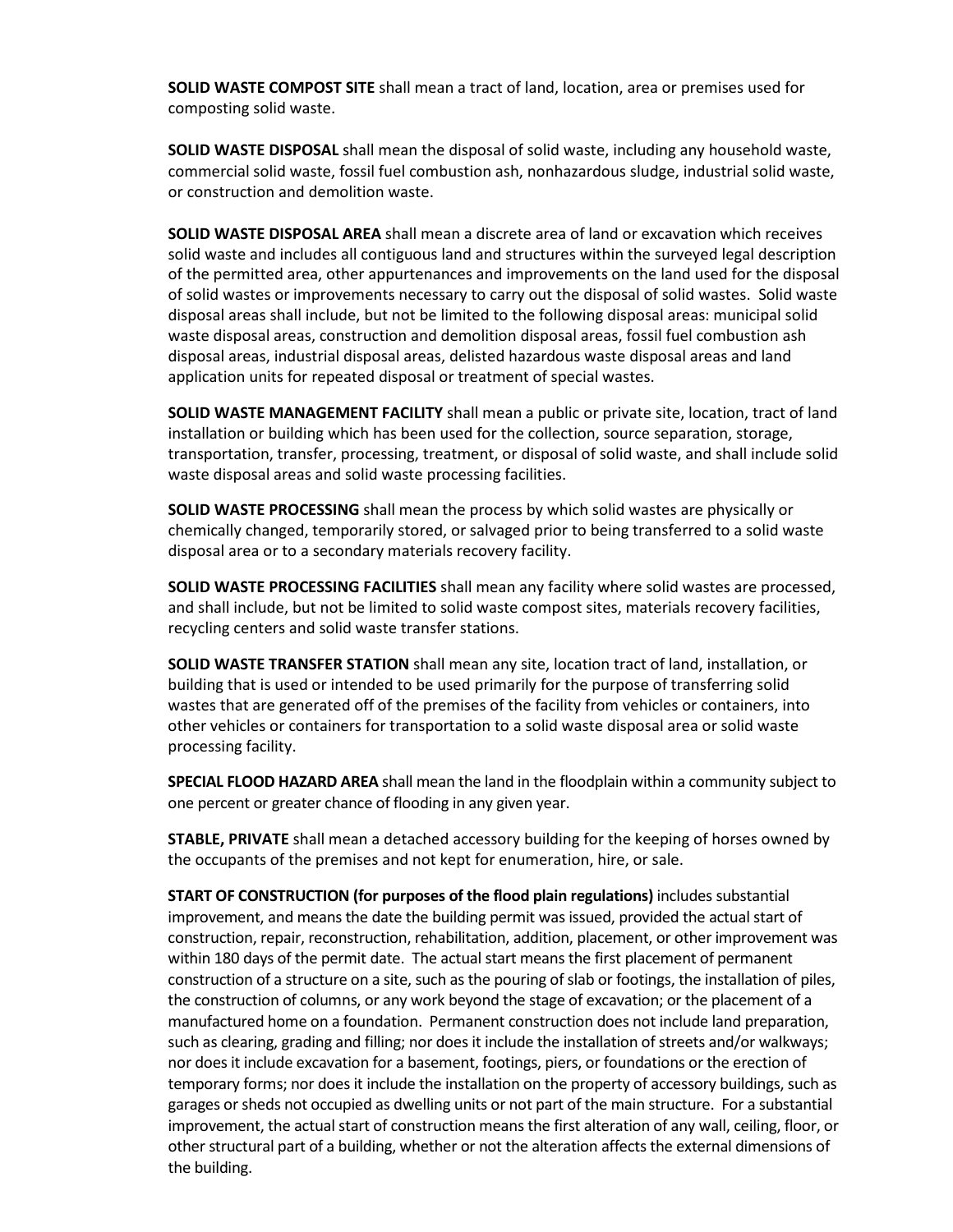**STORY** shall mean a space in a building between the surface of any floor and the surface of the floor above, or, if there be not floor above, then the space between such floor and the ceiling or roof above.

**STORY, ONE-HALF** shall mean the same as "Half-Story."

**STORMWATER MANAGEMENT REGULATIONS** shall mean the Sarpy County Storm Water Management Regulations and the Omaha Regional Storm water Management Design Manual.

**STREET** shall mean a public thoroughfare or right-of-way dedicated, deeded or condemned for use as such, other than an alley, which affords the principal means of access to abutting property including avenue, place, way, drive, lane, boulevard, highway, road and any other thoroughfare except as excluded in these regulations.

**STREET, COLLECTOR** shall mean a street or highway, which is intended to carry traffic from minor street to major streets. Collector streets are usually the principal entrance streets to residential developments and the streets for circulation within the development.

**STREET, FRONTAGE ACCESS** shall mean a street parallel and adjacent to a major street, major inter-regional highway, or major collection road and used primarily for service to the abutting properties, and being separated from the major street by a dividing strip.

**STREET, MAJOR** shall mean a street or highway used primarily for fast or high volume traffic, including expressways, freeways, boulevards, and arterial streets.

**STREET, MINOR** shall mean a street designed for local traffic that provides direct access to abutting residential, commercial, or industrial properties.

**STREET, SIDE** shall mean that street bounding a corner or reversed corner lot and which extends in the same general direction as the line determining the depth of the lot.

**STREET CENTERLINE** shall mean the center line of a street right-of-way as established by official surveys.

**STREET LINE** shall mean the boundary line between street right-of-way and abutting property.

**STRUCTURE** shall mean anything constructed or built, a walled or roofed structure including a gas or liquid storage tank, any edifice or building of any kind, or any piece of work artificially built up or composed of parts joined together in some definite manner, which requires location on the ground or is attached to something having a location on the ground, including swimming and wading pools and covered patios, excepting outdoor areas such as paved areas, walks, tennis courts, and similar recreation areas.

**STRUCTURE, TEMPORARY** shall mean a structure which is readily movable and used or intended to be used for a period not to exceed six (6) consecutive months.

**STRUCTURAL ALTERATION** shall mean any change in the supporting members of a building, such as a bearing wall, column, beam or girder, floor or ceiling joints, roof rafters, roof diaphragms, foundations, piles, or retaining walls or similar components.

**SUBDIVISION REGULATIONS** shall mean the Subdivision Regulations of Sarpy County, Nebraska.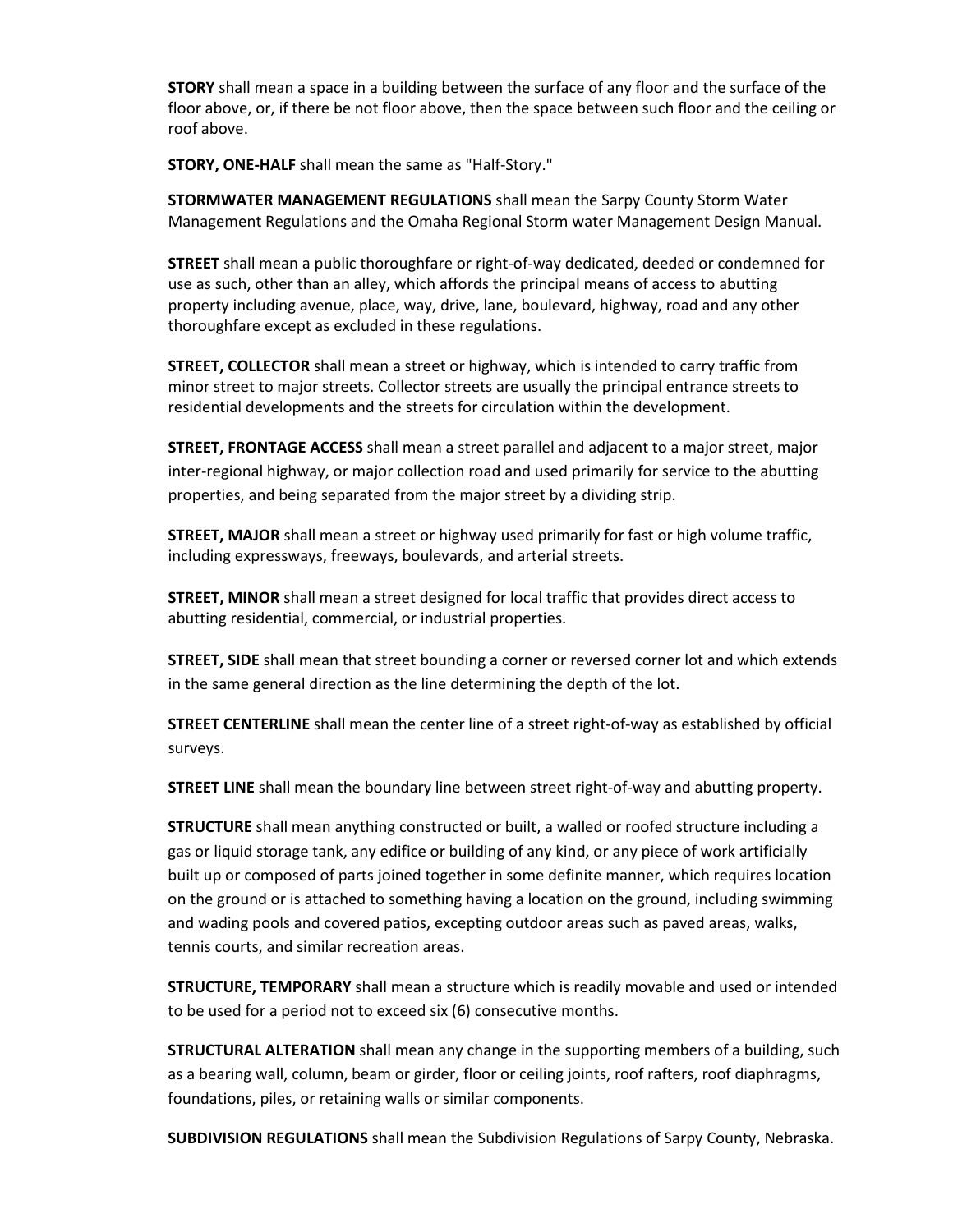**SUBSTANTIAL DAMAGE** shall mean damage of any origin sustained by a structure whereby the cost of restoring the structure to its before-damaged condition would equal or exceed 50 percent of the market value of the structure before the damage occurred.

**SUBSTANTIAL IMPROVEMENT** shall mean any reconstruction, rehabilitation, addition, or other improvement of a structure, the cost of which equals or exceeds 50 per cent of the market value of the structure. This includes structures which have incurred "substantial damage," regardless of the actual repair work performed. The term does not, however, include either (1) any project for improvement of a structure to correct existing violations (prior to damage) of state or local health, sanitary, or safety code specifications which have been identified by the local code enforcement official and which are the minimum necessary to assure safe living conditions, or (2) any alteration of a "historic structure," provided that the alteration will not preclude the structure's continued designation as a "historic structure."

**SUPERMARKET** shall mean any establishment, including groceries and grocery stores, having 10,000 or more square feet of floor area devoted principally to the sale of food.

**SWIMMING POOL** shall mean any structure intended for swimming or recreational bathing containing water over 24 inches in depth. This includes in-ground, above-ground and on-ground swimming pools, hot tubs, and spas.

**SWIMMING (OR WADING) POOL (STORABLE)** shall mean any pool that is constructed on or above ground and is capable of holding water with a maximum depth of 42 inches or a pool with nonmetallic, molded polymeric walls or inflatable fabric walls regardless of dimensions.

**TOWNHOUSE** shall mean a building that has single family dwelling units erected in a row as a single building on adjoining sublots, each unit having an outdoor entrance and being separated from the adjoining unit or units by a party wall or walls extending from the basement floor to the roof along the dividing sublot line, and each such building being separated from any other building by spaces on all sides.

**TRADING AREA** shall mean the area served by an existing commercial development or to be served by the proposed commercial development and from which said development draws its support.

**TRAILER, AUTOMOBILE** shall mean a vehicle without motive power, designed and constructed to travel on the public thoroughfares and to be used for human habitation or for carrying property, including a trailer coach.

**TRAILER, CABIN** shall mean any camp car, trailer or other vehicle, with or without motive power, designed and constructed to travel on the public thoroughfares and designed or used for human habitation. A dependent cabin trailer is one not equipped with a toilet for sewage disposal. An independent cabin trailer is one equipped with a toilet for sewage disposal.

**TRAILER COURT, OR MOBILE HOME PARK, OR TRAILER PARK** shall mean a space or area containing at least 5 acres designed, equipped, or maintained for the harboring, parking, or storing of cabin trailers, mobile homes, house trailers, or house cars which haul such trailers or house cars being used as living or sleeping quarters for humans .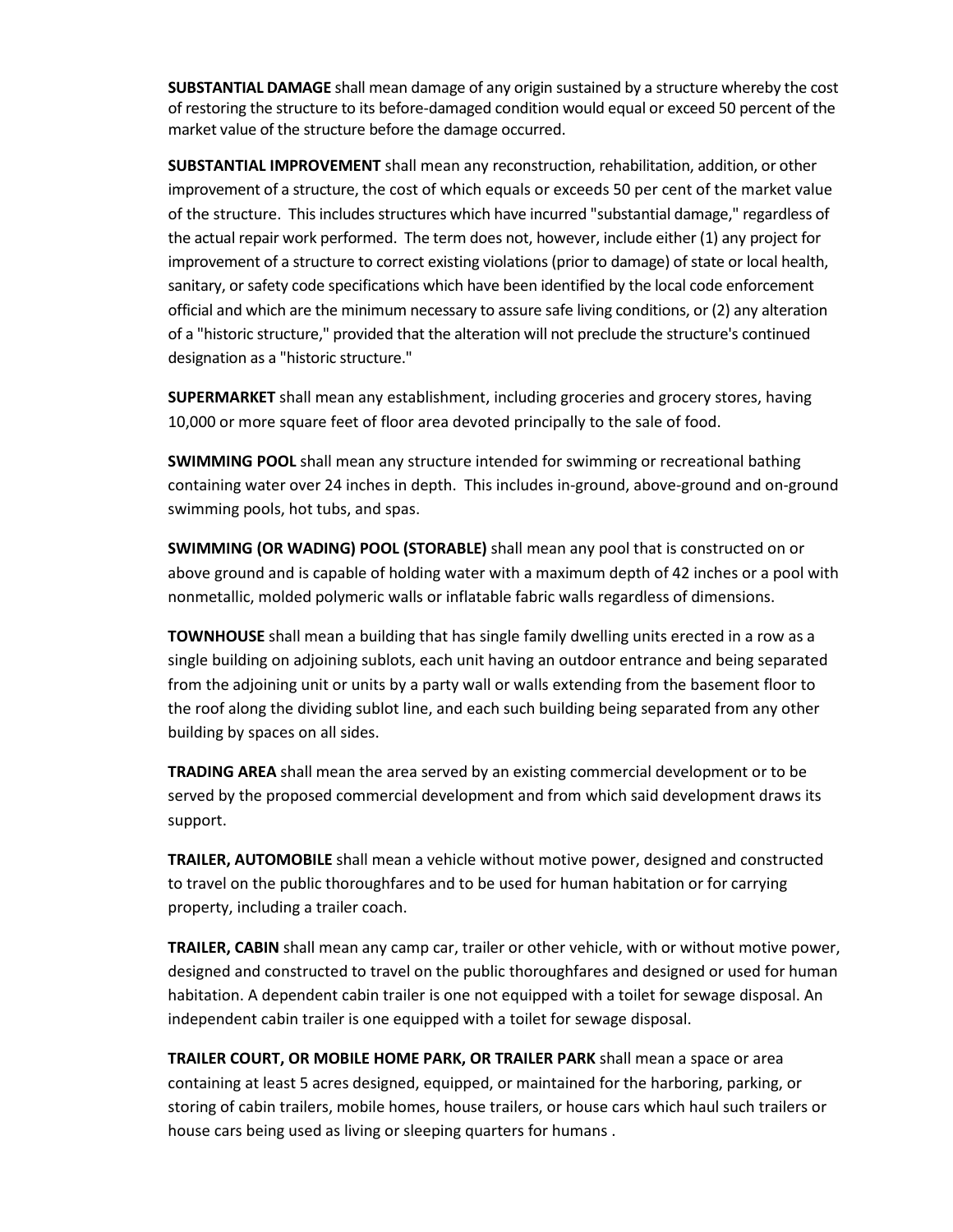**TRAILER, RESIDENTIAL** shall mean the same as "Mobile Home" and be used for human habitation only.

**TRANSIENT** shall mean a person who is receiving accommodations for a price, with or without meals, for a period of not more than one hundred eighty (180) continuous days in any one (1) year.

**TRANSPORTABLE HOUSE** shall mean a trailer house, mobile home, double-wide trailer house, or transportable factory-built house constructed to travel on wheels and to be used for human habitation.

**TRUCK SERVICE STATION** shall mean an occupancy which provides especially for the servicing of trucks, with incidental operations similar to those permitted for "Service Station".

**TRUCK AND TRAILER SALES LOT** shall mean an open area where trucks or trailers are sold, leased or rented and where no repairs, repainting or remodeling are done.

**UTILITIES, OVERHEAD, OR UNDERGROUND "LOCAL DISTRIBUTION" SYSTEM** shall mean the local service distribution circuit or lines and related appurtenances served from a substation, town border station, reservoir, or terminal facility, which is served from a main supply line, main transmission line, or main feeder line as may be applicable to electric, communications, gas, fuel, petroleum, fertilizer, or other chemical utilities. Local electric distribution systems shall be limited to include all lines and appurtenances carrying a primary voltage of less than 161 KV (Kilovolt) from an electric transformer substation to the consumer. The local telephone distribution system shall be limited to include the local exchange lines, the local tool lines, and the local communications equipment facilities structure.

**UTILITIES, OVERHEAD, OR UNDERGROUND TRANSMISSION LINE, SUPPLY LINE, WHOLESALE CARRIER OR TRUNK LINE, MAIN FEEDER LINE, ETC.** shall mean the main supply or feeder line serving a local distribution system of utilities, and shall include but is not limited to pumping stations, substations, regulating stations, generator facilities, reservoirs, tank farms, processing facilities, terminal facilities, towers, relay stations, and treatment plants.

**VARIANCES** is a grant of relief to a person from the requirements of this regulation which permits construction in a manner otherwise prohibited by this ordinance where specific enforcement would result in unnecessary hardship as defined by the Nebraska Revised Statutes.

**VETERINARY CLINIC** shall mean a building or part of a building used for the care, diagnosis, and treatment of sick, ailing, infirm, or injured animals, and those who are in need of medical or surgical attention. Such clinics may or may not also provide long-term lodging for ill or unwanted animals.

**VIOLATION** means a failure of a structure, use or other development to be fully compliant with the community's regulations.

**WAREHOUSING** shall mean a building or buildings used for the storage of goods, of any type, when such building or buildings contain more than two hundred (200) square feet of storage space, and where no retail operation is conducted.

**WATER SUPPLY, COMMUNITY** shall mean a water supply provided by a publicly-owned corporation or a private organization which has a permit to serve two (2) or more dwelling units on abutting properties.

**WATER SUPPLY, PRIVATE** shall mean a water supply provided by a source other than a Community Water Supply.